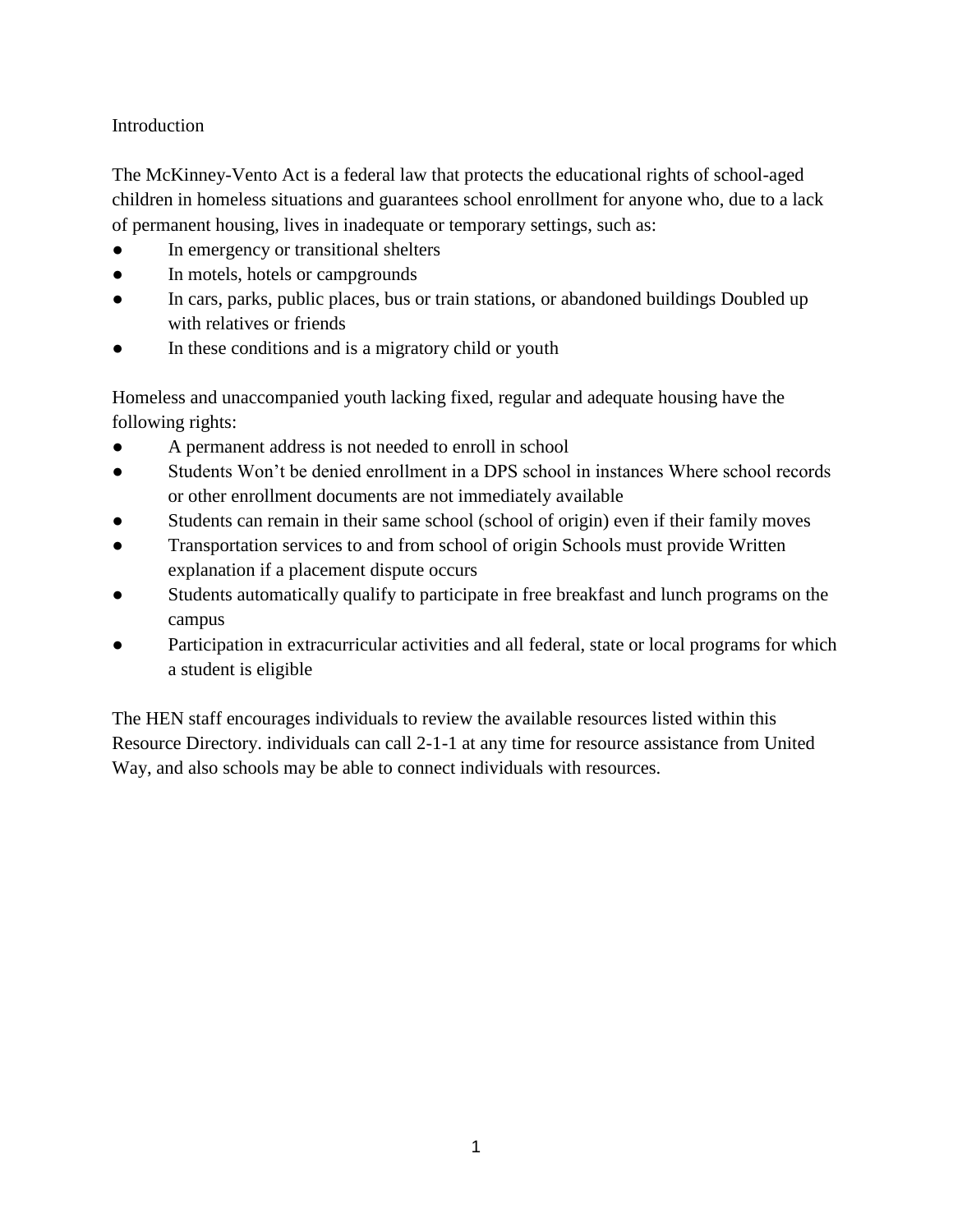#### **Eviction and Rent Assistance**

Adventist Community Services - Community Lift Denver 5045 W. lst Ave, Denver 80219 303.935.7389

Broadway Assistance Center 1449 W. Littleton Blvd., Suite 100, Littleton 80120 303.893.4108

Catholic Charities St. Veronica Outreach Ministry 4045 Pecos St., Denver 80211 720.377.1313 Monday-Friday; 8 to 8:45 am. Appointments are limited and based on funding and availability.

Denver Urban Ministries 1717 E. Colfax Ave., Denver 80218 303.355.4896 Monday, Tuesday, Thursday and Friday; 9 am. to 3:30 pm., Wednesday; 9 am. to Noon Call for rent assistance availability, program and boundary guidelines.

Denver Department of Human Services (DDHS) Castro Building 1200 Federal Blvd., Denver, 80204 720.944.3666 (Press 3)

Jewish Family Service, Safety Net Program 3201 South Tamarac Dr., Denver, 80231 Monday-Thursday 8:15 am. to 4:45 pm., Friday 8:15 am. to 4:30 p.m. Call 720.248.4716 for information on Emergency Assistance grant program

Labor's Community Agency, Inc. 7510 VV. Mississippi Ave. Suite 230, Lakewood 80226 303.744.6169

The Mile High Rental Assistance Hotline English: 303.5612130 Spanish: 303.561.2133 TTY/TDD: 303.433.8900 Access to referrals and information on rental assistance programs by zip code across the Denver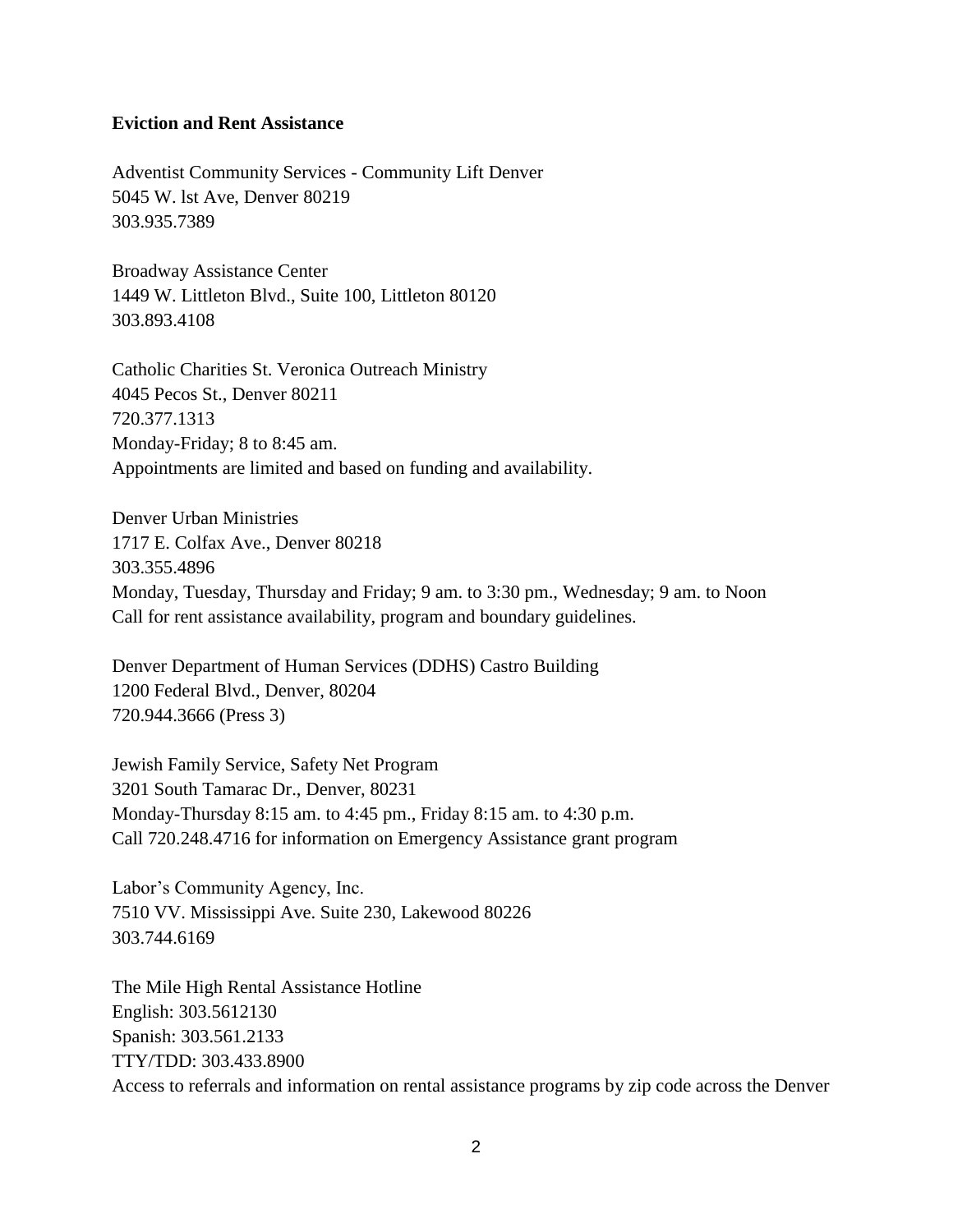County area. Have a pen and paper ready.

Mennonite Urban Ministry 430 W. 9th Ave., Denver 80204 303.892.1039

Salvation Army 2201 Stout St., Denver 80205 303.295.3366

Southwest Improvement Council 1000 S. Lowell Blvd., Denver 80219 303.934.8057

Volunteers of America 2660 Larimer St., Denver 80205 303.297.0408

Saint Anthony of Padua Saint Vincent de Paul Society 3801 W. Ohio Ave., Denver 80219 303.935.2431

Saint Mary Magdalene Saint Vincent de Paul Society 2771 Zenobia St., Denver 80212 303.477.4533

Saint Paul Local Assistance Ministry 1600 Grant St., Denver 80203 720.274.4710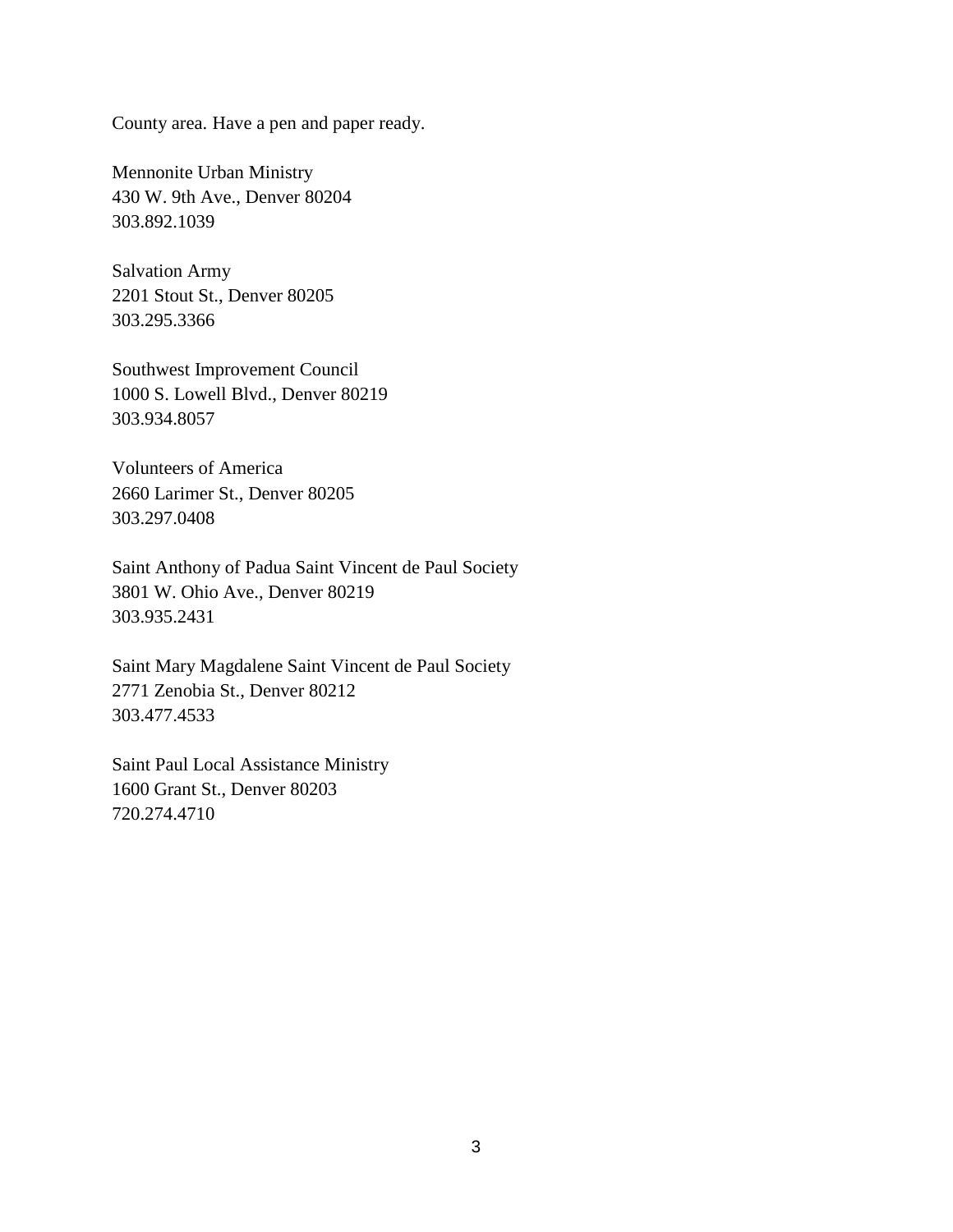## **Emergency Shelter**

## *Women & Children:*

Access Housing 6978 Colorado Blvd., Commerce City 80022 303.289.7078 Not an emergency shelter, dependent on availability

Brandon Center Shelter P.O Box 140809, Denver, 80204 303.620.9190 Shelter for women and children with case manager support. An income and intake evaluation is required.

Champa House Shelter (Catholic Charities) 2544 Champa St., Denver 80205 303.294.9961 18-month transitional program

Denver Safehouse 1649 Downing St., Denver 80218 303.830.2660

Fr. Ed Judy House 4024 Newton St., Denver 80236 303.866.7641 Transitional women's shelter

Gathering Place 1535 High St., Denver 80218 303.321.4198 Denver's only daytime drop-in center for women and children. Services include clothing, resources, meals, day care and shelter.

House of Hope 3301 S. Grant St., Englewood 80113 303.762.9525

Sacred Heart Shelter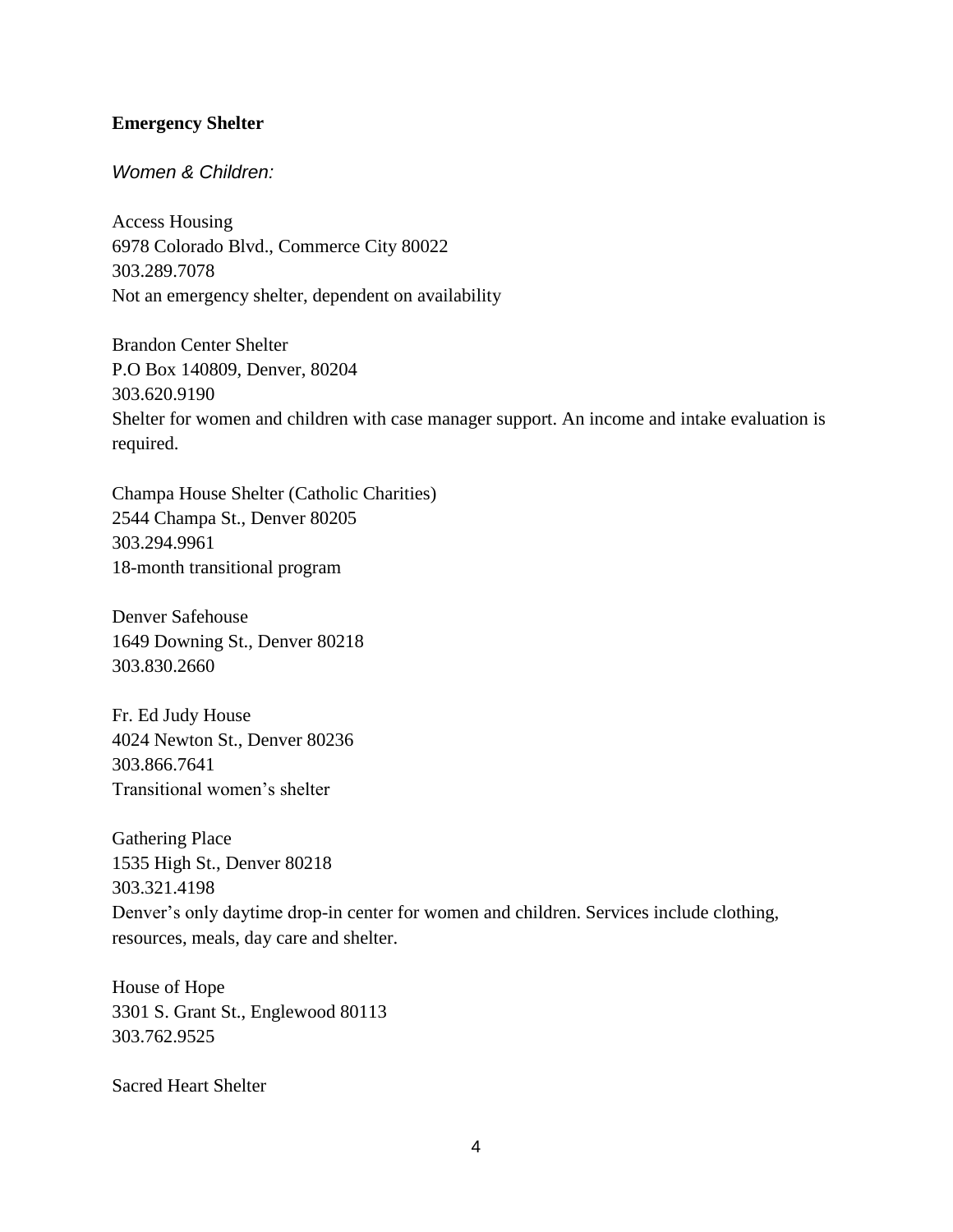2844 Lawrence St., Denver 80205 303.296.6686 30-day shelter

Samaritan House (Catholic Charities) 2301 Lawrence St., Denver 80205 303.294.0241 4-month shelter based on lottery system

*Men & Children (including dual-parent families):*

**Comitis** 2178 Victor St. Aurora 80045 303.343.9890 Overflow shelter (7 p.m. - 7 a.m.)

Growing Home 3489 W. 72nd Ave. Ste. 12, Westminster 80030 303.426.0430 Shelter and transformational housing programs

Jeffco Action Center 8755 VV. 14th Ave, Lakewood 80214 303.237.0713 Emergency shelter

Family Promise Shelter (formerly Interfaith Hospitality Network) 450 Lipan St., Denver 80204 303.675.0713 90-day church program, which requires moving to a different church each week

Samaritan House (Catholic Charities) 2301 Lawrence St., Denver 80205 303.294.0241 4-month shelter based on lottery system

*Motel Vouchers:*

Samaritan House Shelter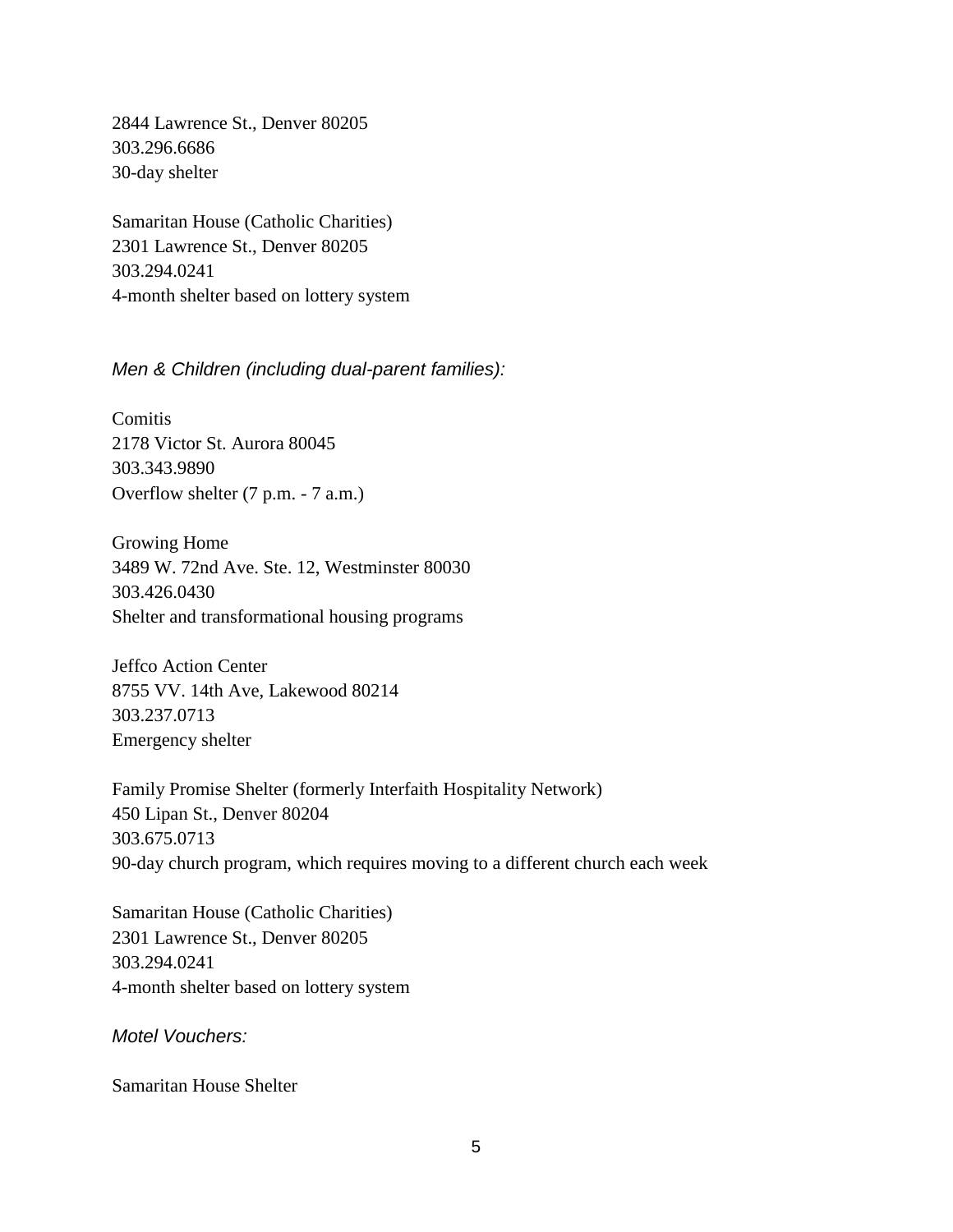2301 Lawrence St., Denver 80205 303.294.0241 In an emergency situation, a single night motel voucher is available after 5 p.m.

Denver Police Department 1331 Cherokee St., Denver 80204 A single night voucher is available after 8 p.m. Children must be present.

Denver Department of Human Services (DDHS) 1200 Federal Blvd., Denver 80204 Monday-Friday; 8 a.m. to 4:30 p.m. Request services from the Homeless Assistance Unit during business hours. Children must be present

### *Transitional Housing (requires income):*

Access Housing 6987 Colorado Blvd. Commerce City 80022 303.289.7078 2-bedroom duplexes and row homes

Decatur Place 1155 Decatur St., Denver 80204 303-893-2718 2-year transitional housing program

Denver Rescue Mission Crossing Star Program 6090 Smith Rd., Denver 80216 303.953.3900 or 303.953.3963 18 month transitional shelter program

Family Homestead 999 Decatur St., Denver 80219 303.623.6514 90-day emergency housing and 6-month transitional

Interfaith Community Services 3370 S. Irving St., Englewood, 80110 303.789.0501 Up to two year supportive housing

Joshua Station 2330 Mulberry Pl., Denver 80205 303.592.1555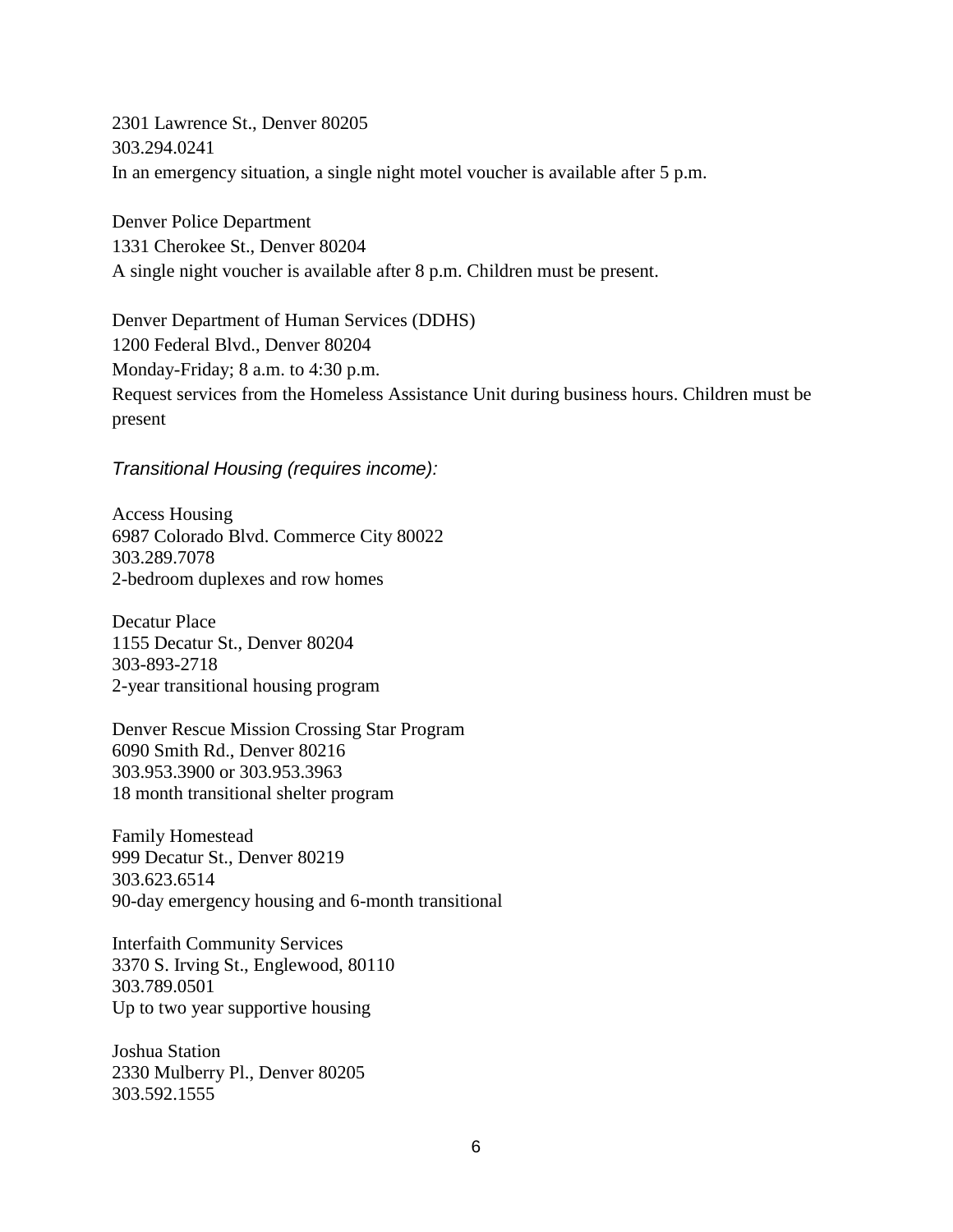3-month emergency, and 15-month transitional program

Lambuth Center Shelter (Salvation Army) 2741 Federal Blvd., Denver 80211 303.477.3758 18-month transitional shelter

VOA Transformational Housing 1316 26th St., Denver 80205 303.297.7758 5-year transitional program

Warren Village 1323 Gilpin St., Denver 80218 303.320.5020 2-year transitional housing program

*First Month Rent and Deposit Programs:*

Denver Department of Human Services, GA/Homeless Unit Castro Building – 1200 Federal Blvd., Denver 80204 720.944.2031 Monday-Friday; 9 am. to 3 p.m. Requirements:

- The applicant must have lived in Denver for a minimum of 60 days
- The applicant must have been homeless for a minimum of 60 days
- When you apply for first month's rent, you are responsible for finding your own housing (no security deposit help)

Family Rescue Ministry (formerly Family and Senior Homeless Initiative) 303.313.2440

Program referral form available, Contact DPS HEN for assistance. Services:

- First full month's rent and security deposit for an apartment or home selected by the family
- Rent cannot be more than 60% of monthly net income
- Matches each family with a mentoring team, who provides various types of services, support, and coaching toward self sufficiency

Qualifications:

- Homeless (cannot be in a lease at the time of contacting FRM)
- $\bullet$  Either a senior (age 60 +) or a family. A family must have at least one child age 17 or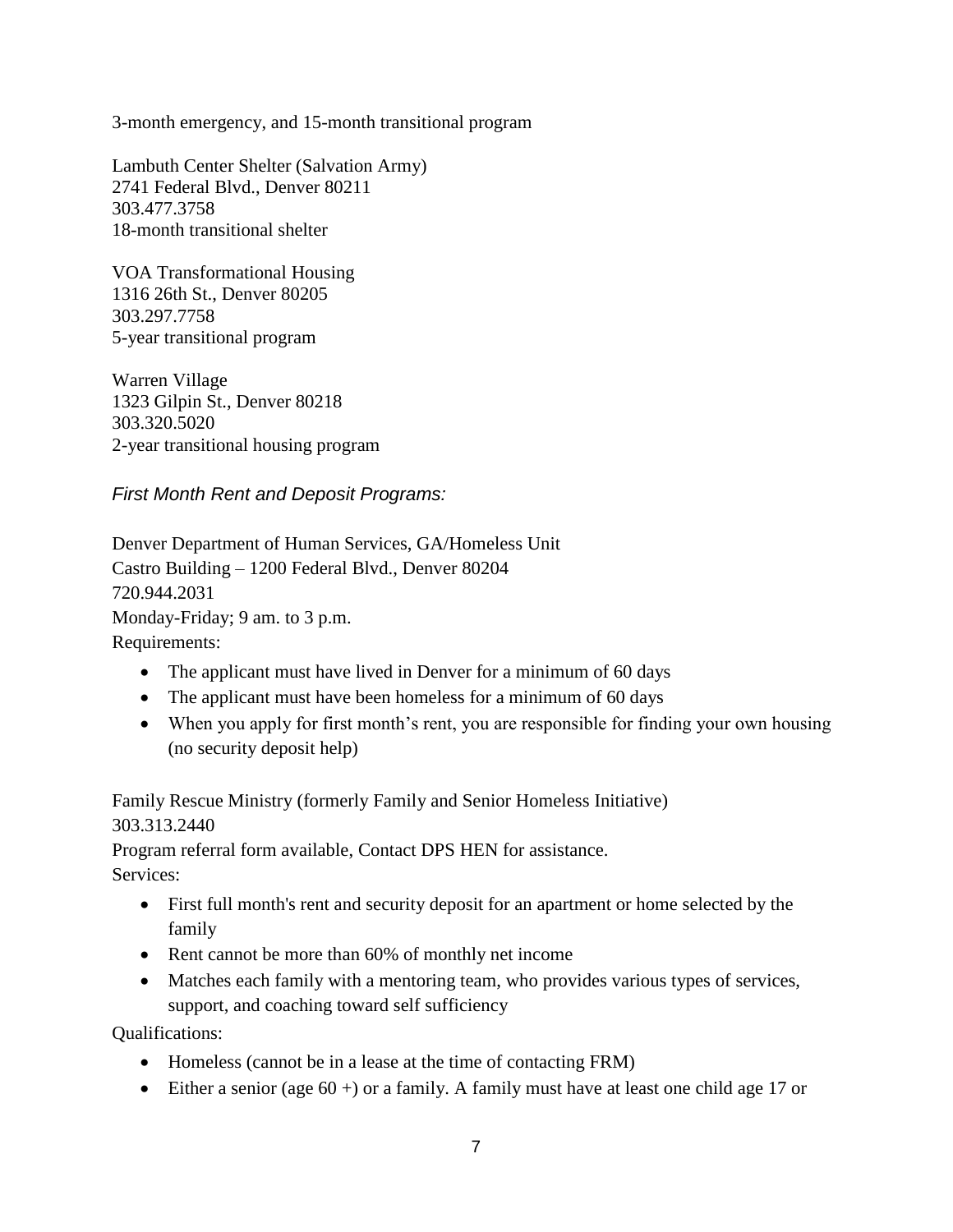younger in legal custody

- Documented and verifiable source of legal income to cover monthly expenses.
- No felony in previous 12 months.
- Background check and drug screening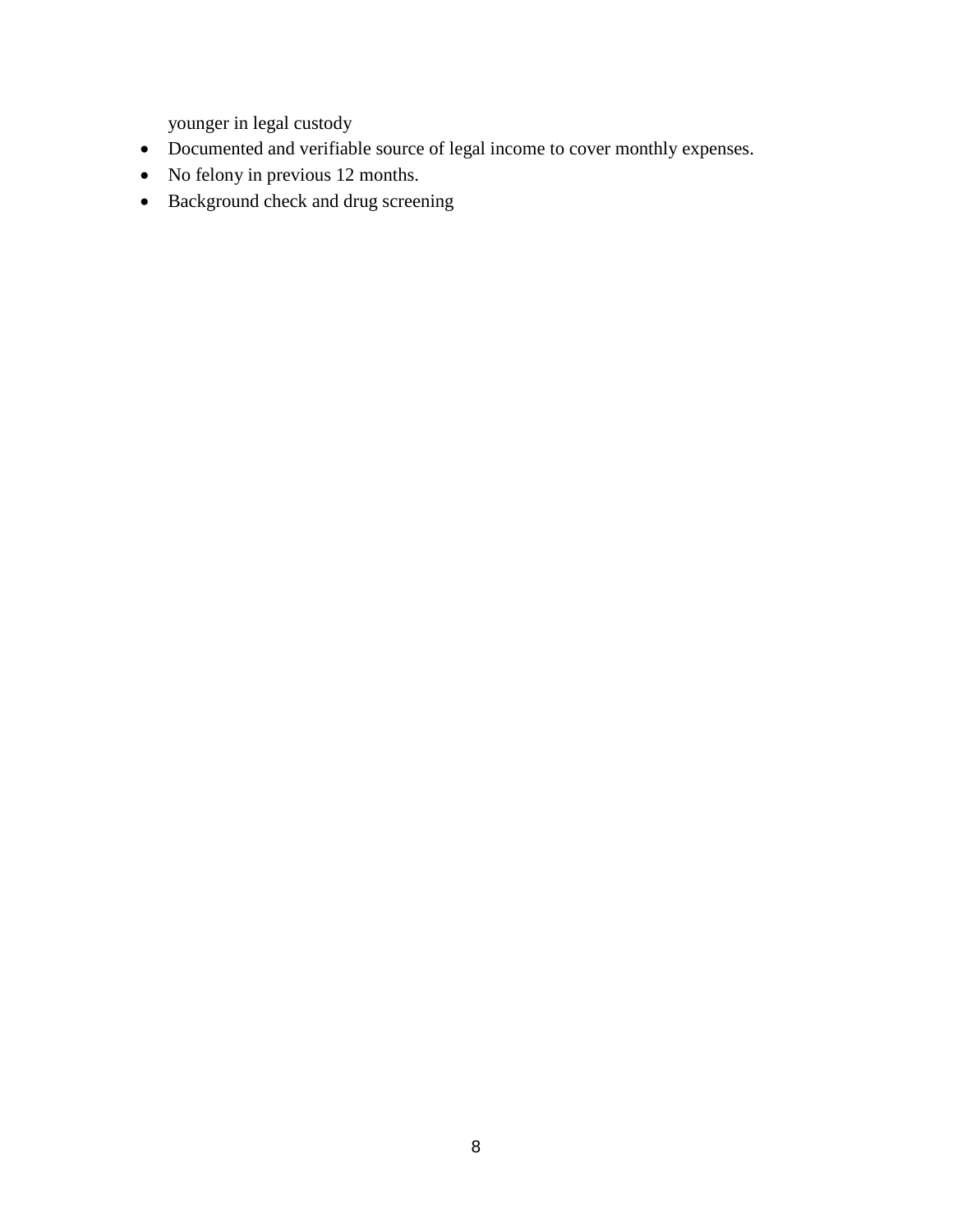# **Denver Human Services**

Denver Human Services Castro Building, 1200 Federal Blvd., Denver 80204 East Office, 3815 Steele St., Denver, 80205 Montbello Satellite Office, 4685 Peoria St., Denver 80239 Monday - Friday: 8 a.m. to 4:30 pm. Application Process:

- Online at http://www.denvergov.org/HumanServices
- In-person at any location listed above
- Mail application to one of the locations listed above
- An intake interview is required to receive services. Interviews are conducted Monday through Friday, 8 a.m. to 4:30 p.m. If they are unable to interview you the same day you bring in your application, an appointment will be scheduled for a future date and time.
- For assistance filling out the application, visit a location or call 720.944.2975

Food Assistance:

 Applicants must schedule an interview. if you Wish to request to have a face-to-face interview waived due to a hardship, call 720.944.2957 or 720.944.2909

Temporary Assistance to Needy Families (TANF)/Colorado Works (CW):

 Applicants must schedule an interview to review the application and determine eligibility for food assistance and Medicaid programs. Upon approval applicants are required to attend orientation that includes an overview of the Colorado Works/TANF requirements and an assessment to determine your employment plan.

Adult Categories

• Old Age Pension (OAP), Aid to the Needy and Disabled (AND), Medicaid Savings Programs (QMB, SLMB). Applicants must schedule an interview.

Colorado Coalition for the Homeless, Family Support Services

2111 Champa St., Denver 80205

## 303.312.9700 | 303.293.2217

Walk-ins Welcome on Mondays at 11 am. Call resource line at 303-312-9700. lf you are a family with children under the age of 18 and are homeless, Family Resources can provide: \*Walk-in service available.

- Housing referrals and Information\*
- Resource referrals\*
- Shelter information\*
- Medicaid enrollment<sup>\*</sup>
- Assistance with benefits\*
- Bus Tokens/Donations when available\*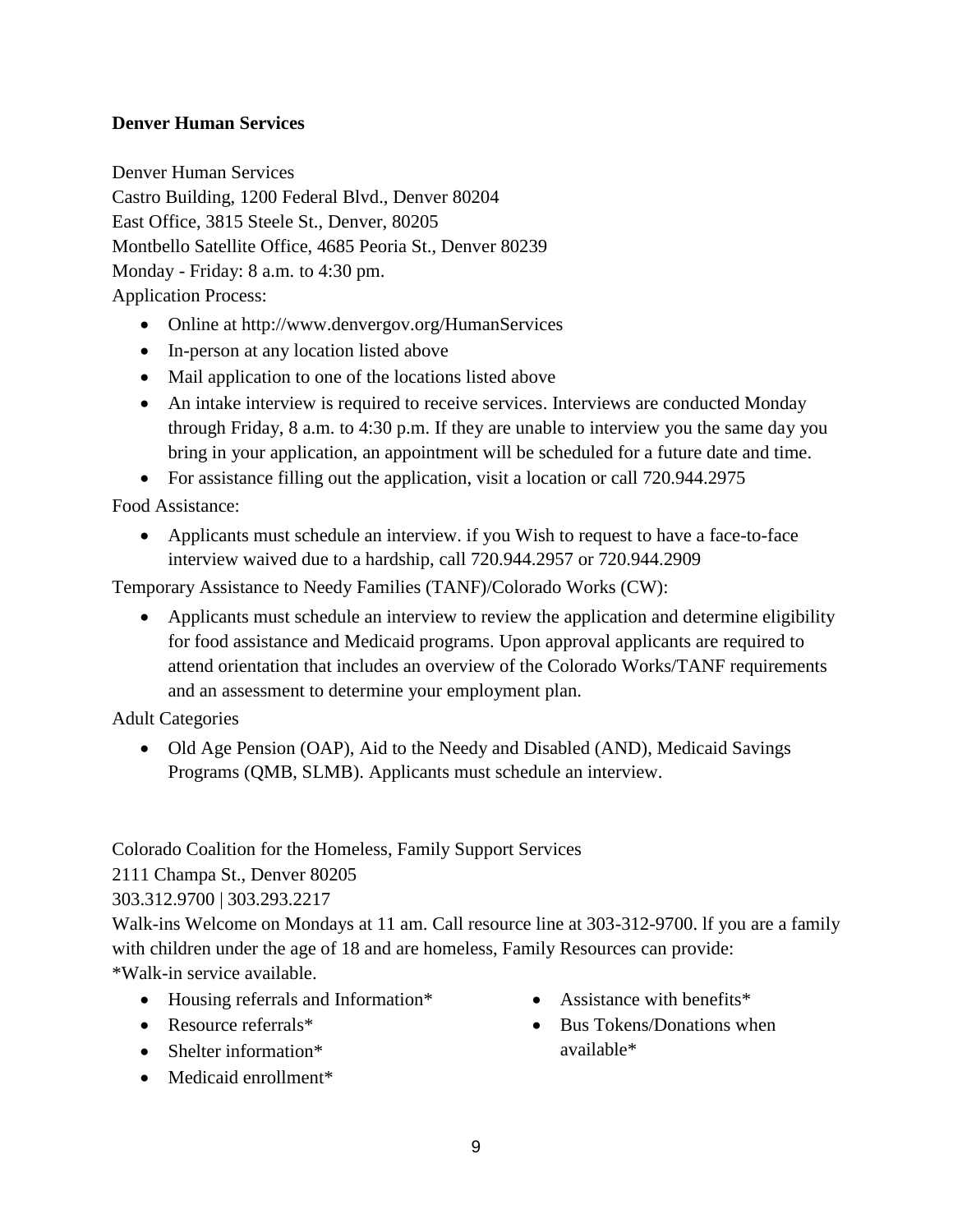# **Emergency Food**

Hunger Free Hotline 855.855.4626

The Hunger Free Hotline is a multilingual toll-free number that connects Coloradans to needed food. It is a free "one-stop" resource that offers geographically-based referrals to both public and private food assistance programs throughout the state. Hunger Free screens for all federal nutrition assistance programs, keeps all information confidential and is open to all individuals, regardless of legal status.

## Food Banks

Visit [http://employassistdenver.wordpress.com/denver-area-food-banks](http://employassistdenver.dordpress.com/denver-area-food-banks) or contact the food bank for more information.

- Acts Food Bank 3405 Downing St., Denver 80205 303.477.0006
- Adventist Community Services 5045 W. lst Ave., Denver 80219 303.935.7386
- Broadway Asst. Center at St. Joseph 606 W. 6th Ave., Denver 80204 303.893.4108
- The Cathedral Basilica of the Immaculate Conception 1530 Logan St., Denver 80203 303.831.7010
- Catholic Charities 2525 W. Alameda, Denver 80219 303.742.0828
- Community Ministry 3096 S. Sheridan Blvd., Denver 80227 303.936.0469
- Crossroads of the Rockies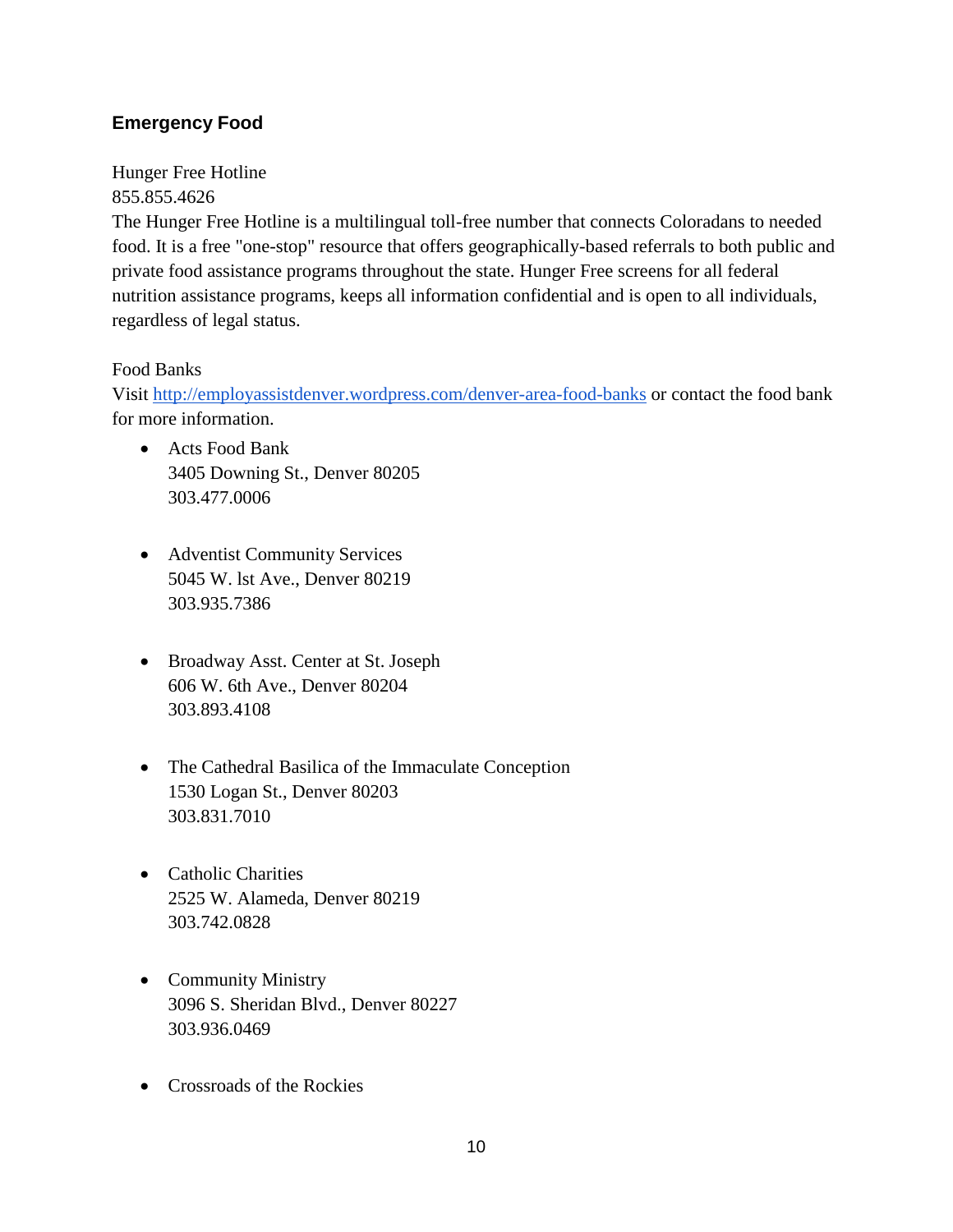4201 W. Kentucky, Denver 80219 303.922.8772

- Curtis Park Community Center 2862 Champa St., Denver 80205 303.295.2399
- Denver Indian Center 4407 Morrison Rd., Denver 80219 303.936.2688
- Cornerstone Church 2750 S. Clermont Dr., Denver 80222 303.756.9443
- Denver Inner City Parish 910 Galapago St., Denver 80204 303.629.0636
- Denver Urban Ministries 1717 E. Colfax, Denver 80218 303.355.4896
- Family Preservation Family Support 4685 Peoria, Denver 80239 303.373.9011
- Greater Park Hill Community, Inc. 2823 Fairfax St., Denver 80207 303.388.0918
- Hope Food Bank Ministry 2857 Colorado Blvd., Denver 80207 303.388.8980
- House Beside the Road Food 3420 Franklin St., Denver 80205 303.293.8995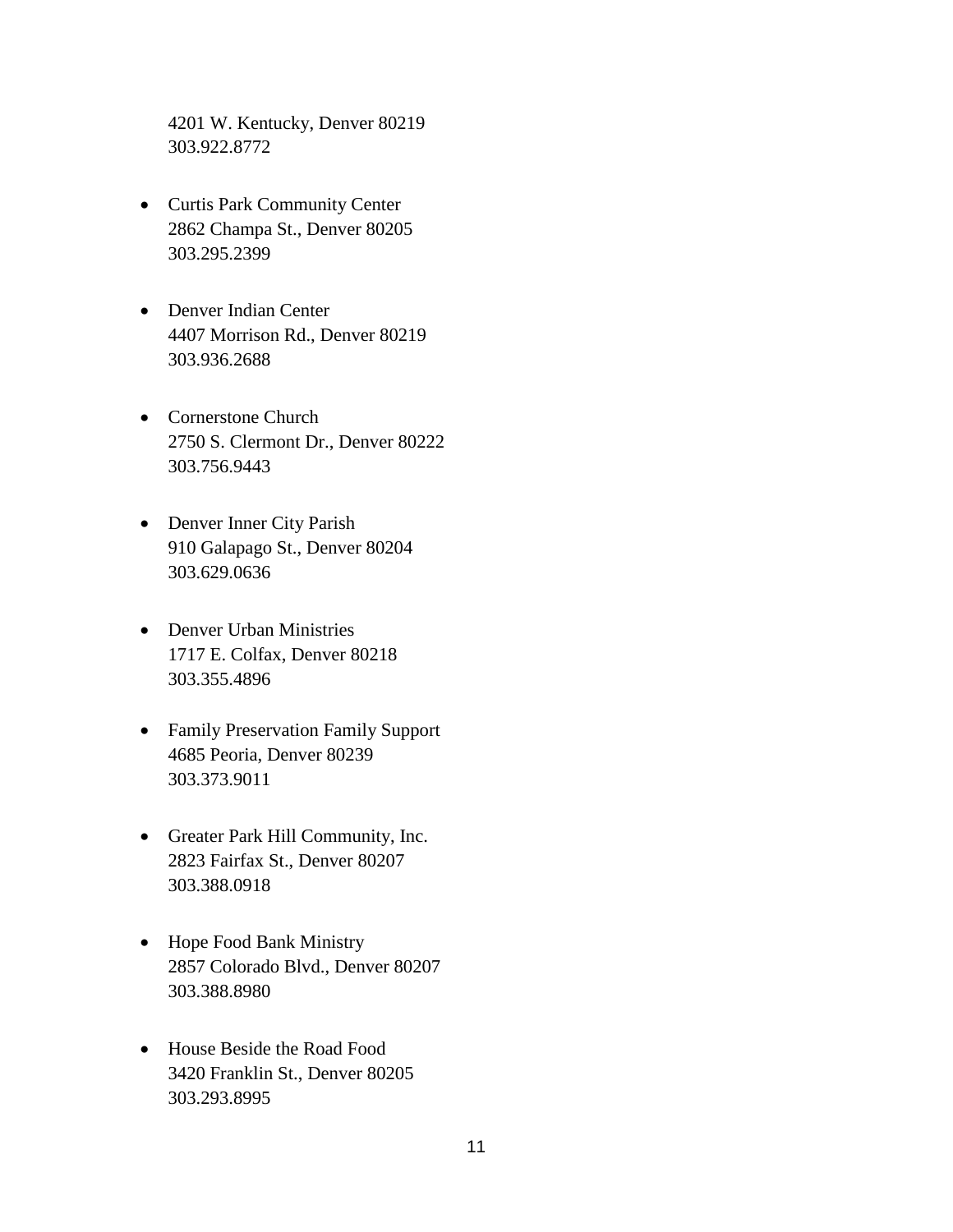- Metro CareRing 1100 E. 18th Ave., Denver 80205 303.860.7200
- Metro Food Bank 2450 Clay St., Denver 303.238.2132
- Metropolitan Community Church 960 Clarkson St., Denver 80218 303.860.1819
- Montbello Co-Op Ministers 4685 Peoria St., Denver 80239 303.375.5501
- Park Hill SDA Church 3385 Albion St., Denver 80207 303.333.5089
- Rose of Sharon Food Bank 5306 Lincoln St., Denver 80216 303.308.1652
- Servicios de la Raza 4055 Tejon St., Denver 80211 303.458.5851
- St. Anthony of Padu 3801 VV. Ohio Ave., Denver 80219 303.935.2431
- St. Vincent De Paul Parish 2375 E. Arizona Ave., Denver 80210 303.744.6119
- Twin Parishes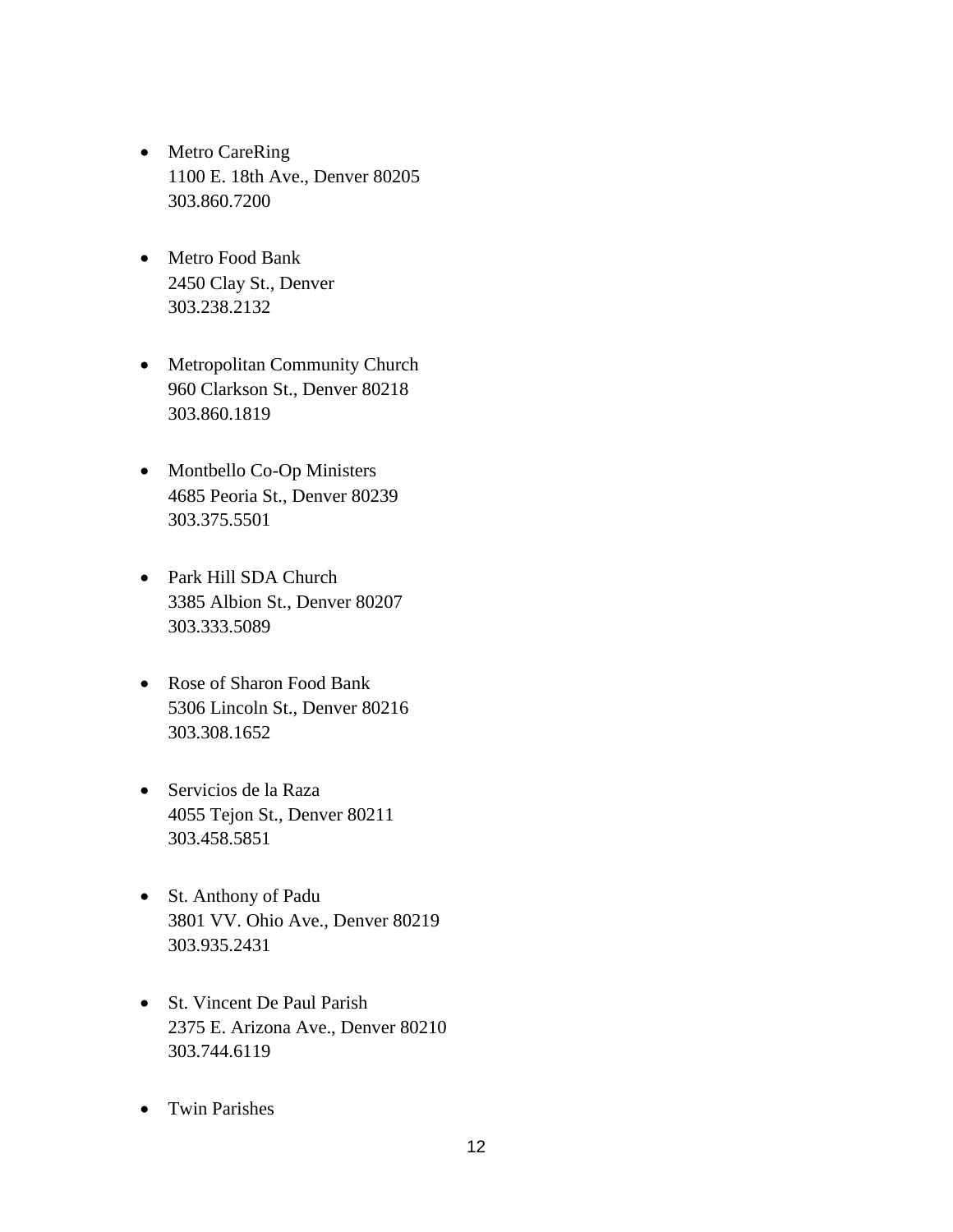3663 Humboldt St., Denver 80205 303.294.0684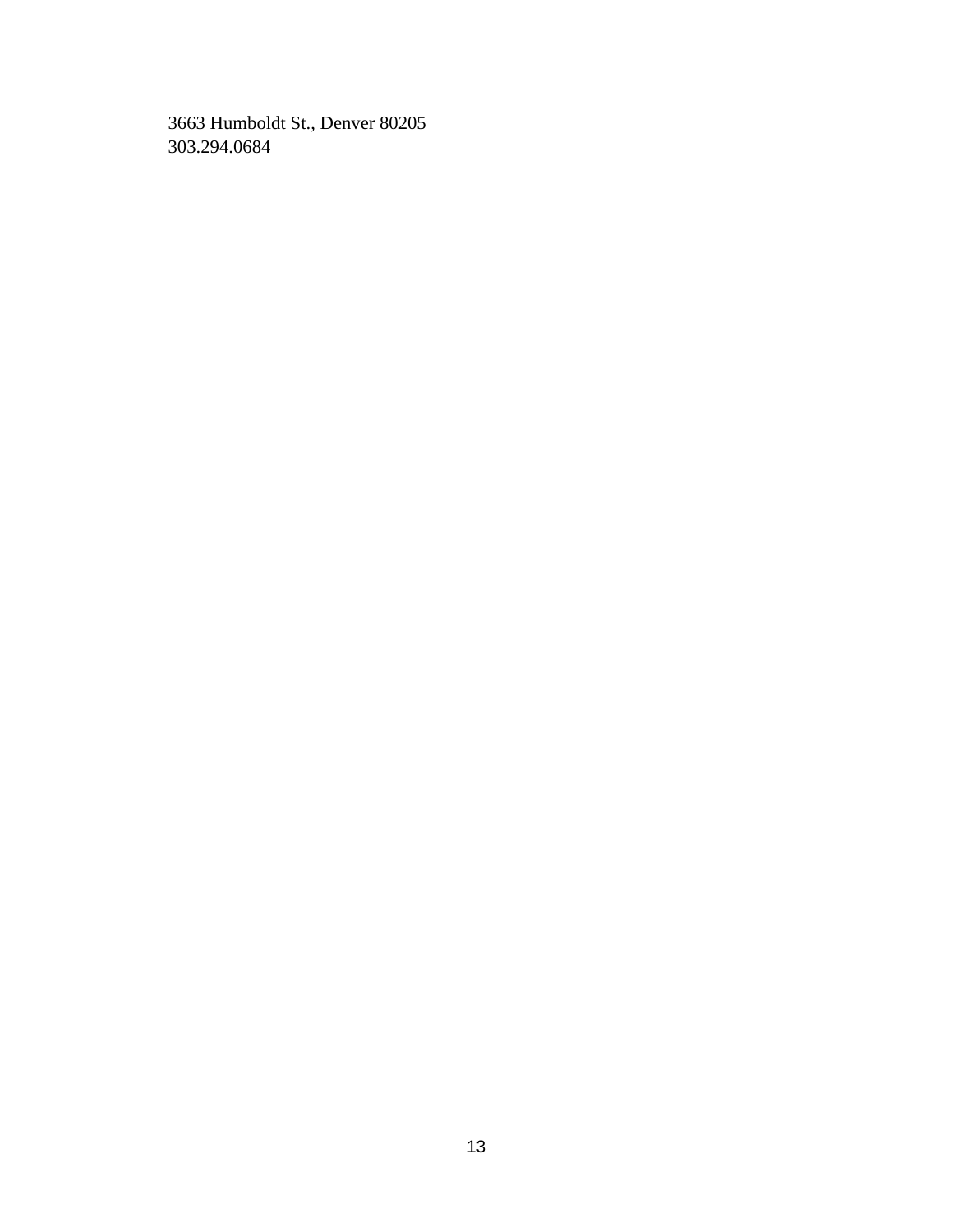## **Job Assistance**

Denver Indian Center 4407 Morrison Road, Denver 80219 303.936.2688 Eligibility Requirements:

- American Indian with tribal identification or degree of Indian blood
- Unemployed and seeking permanent employment
- State driver's license or identification
- Social Security Card
- 18 years old
- Bring original documents (no photo-copies) with you to the intake meeting
- lf you are under-employed and living in poverty, call to learn about services available for individuals and families

Denver Workforce Centers

- Denver Workforce Center at Speer 1391 N. Speer Blvd., Suite 500, Denver 80204 720.865.5619 | Fax: 720.865.5685
- Denver Workforce Center Youth Services 1391 N. Speer Blvd., Suite 520, Denver 80204 720.865.5700 | Fax: 720.865.5681
- Denver Workforce Center at DIA 8500 Peña Blvd.I 5th Level, Main Terminal, West Side, Denver 80249 303.342.2590 | Fax: 303.342.2592
- Denver Workforce Center at Montbello 4685 Peoria St., Suite 251, Denver 80239 720.865.4800 | Fax: 720.865.4801
- Denver Workforce Center at Westside 1200 Federal Blvd., Denver 80204 720.944.1615 | Fax: 720.944.4131

DenverWorks, Inc.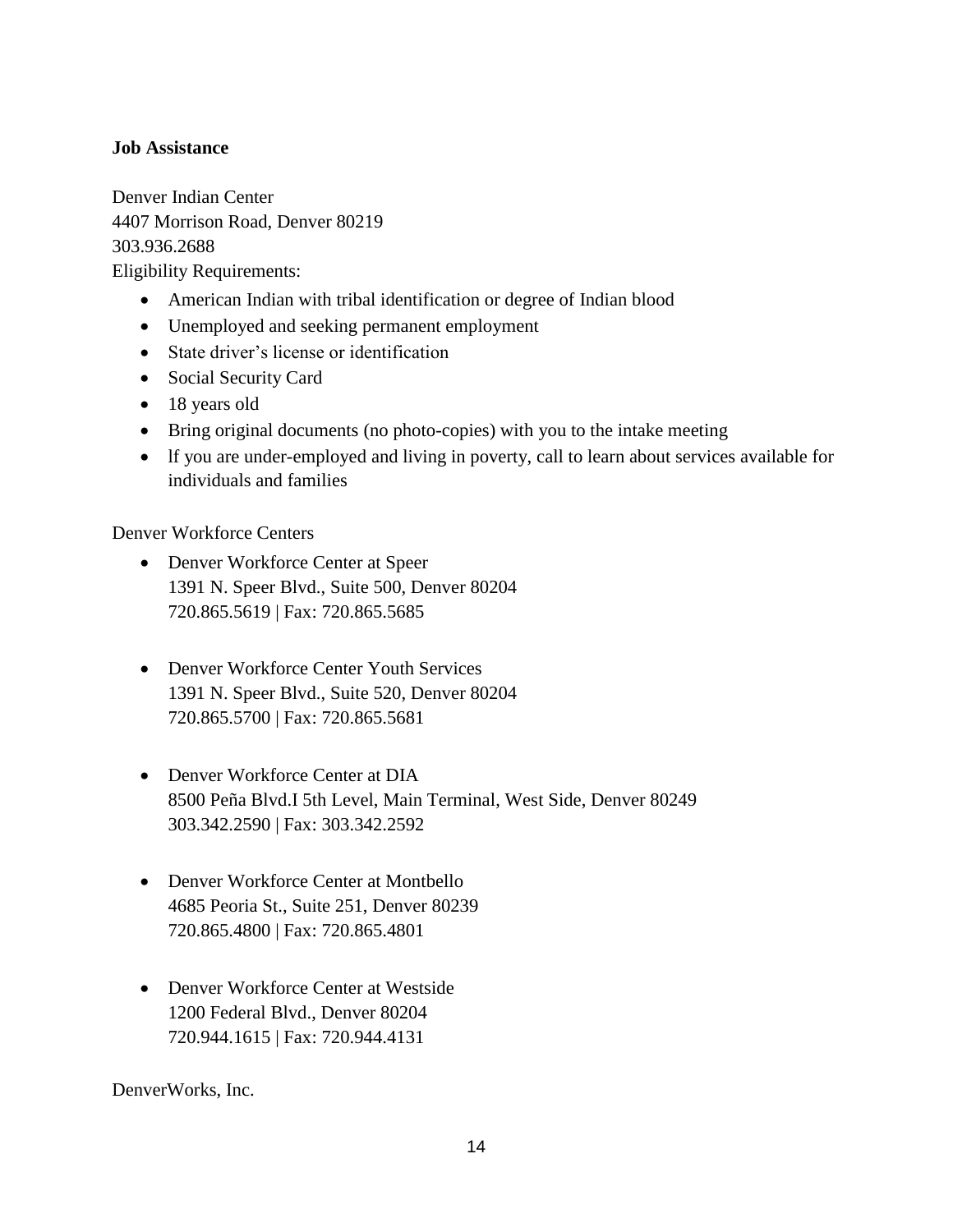2828 N. Speer Blvd. Suite 201, Denver 80211 Fax: 303.433.3035 info@denverworks.org DenverWorks empowers unemployed and individuals with employment barriers to become selfsupporting through job preparation and placement.

Employer Services Jobs Unit: 720.913.1648 | Fax: 720.913.1652 jobs.unit@ci.denver.co.us

Metro Migrant Education Program 15701 E. lst Ave., Suite 217, Aurora, 80011 303.365.5817 | Fax: 303.326.1283

The federal Migrant Education Program (MEP) is authorized by Title l-Part C of the Elementary and Secondary Education Act. Title 1-Part C provides formula grants to State Educational Agencies to establish or improve education Emergency Food programs for migrant children. MEP utilizes these grants to provide additional educational opportunities for migrant children.

Migrant Seasonal Farm Workers Contact: Olga Ruiz, [olga.ruiz@state.co.us](mailto:olga.ruiz@state.co.us) 303.318.8802

The Colorado Department of Labor & Employment administers a bilingual Assistance (English/Spanish) outreach program to assist with:

- applications
- counseling
- testing
- job training
- referrals to supportive service agencies
- job placement

For educational support for migrant families with school-aged children, call 303.365.5817.

Mile High United Way Center for Family Opportunity College View Elementary School 2675 S. Decatur St., Denver 80219 720.424.8688 Monday-Friday; 8:30 am. to 5:30 p.m.

The DPS Office of Family and Community Engagement (FACE) has partnered with Mile High United Way to provide classes and services at no-cost for adults, minimum age 18, in the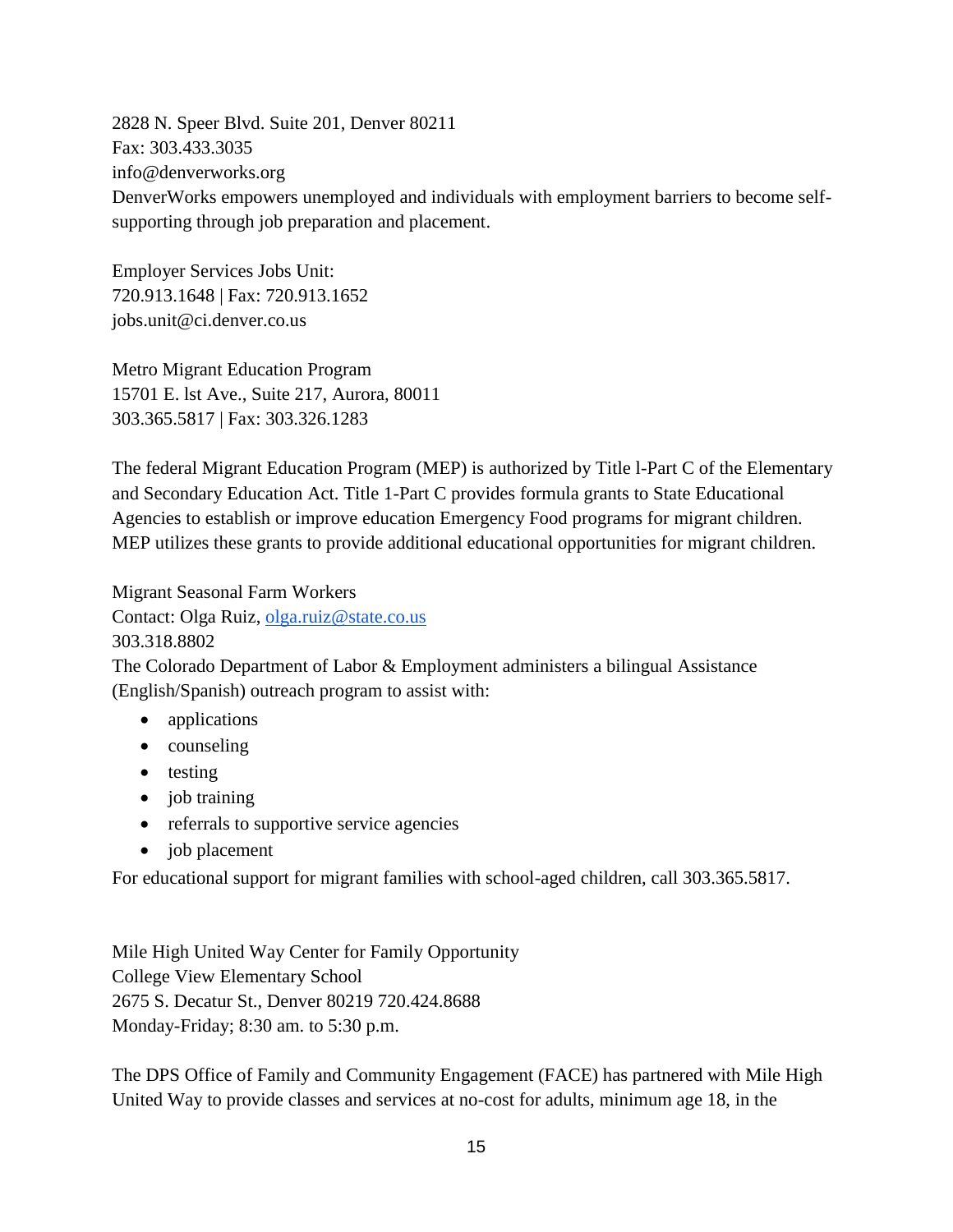southwest Denver community.

This program supports individuals and families by providing a range of economic services that foster economic self-sufficiency. Services are available to all members of the community.

Emily Griffith Technical College (ESL/GED) Offered in English Interested participants must take a test prior to participating in classes

Mile High United Way Center for Family Opportunity Location: College View Elementary School Goodwill Industries Workforce Development:

- Classes include resume and cover letter Writing, basic computer skills, and job Search support
- Select classes offered in Spanish
- One-on-one coaching available

Empowered Financial Coaching

- $\bullet$  303.233.2773
- Mondays & Tuesdays
- Offered in English
- Financial coaching offered in English and Spanish

VITA Tax Preparation (Free Tax Prep)

- Appointments will be available. Please call for more information
- Located at Mile High Center at College View Elementary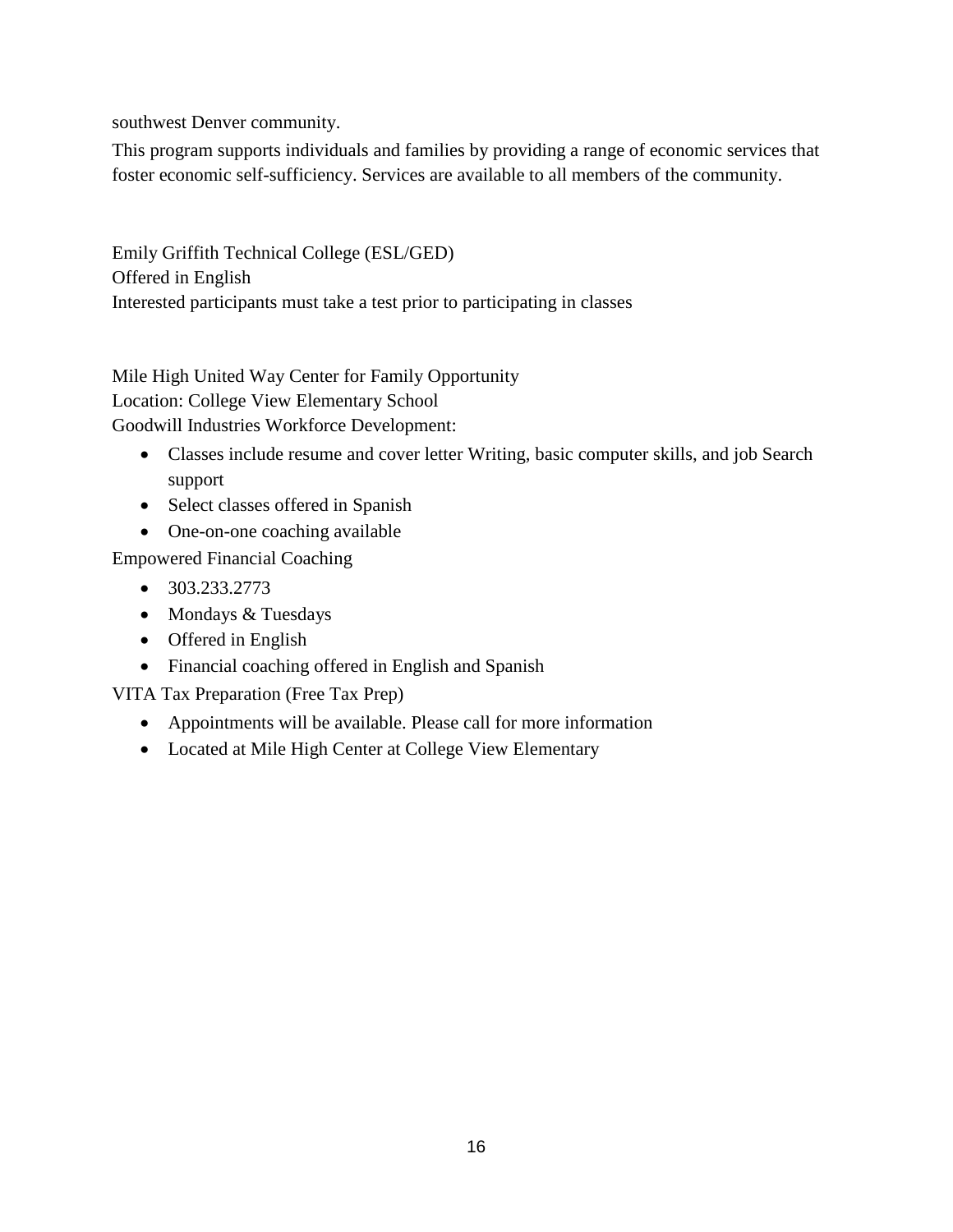#### **Birth Certificate/ID Assistance**

Colorado Collaborative ID Project 1905 Sherman St., Suite 400, Denver 80203 303.837.1321 Monday-Friday; 8.30 am. to 4:30 pm. Walk-in hours: Monday, Wednesday and Friday; 8 to 11 am.

Den**UM** 1717 E. Colfax Ave., Denver, 80218 303.355.4896

Father Woody's Haven of Hope 1101 W.  $7<sup>th</sup>$  Avenue, Denver, 303.607.0855

Holy Ghost Church 1900 California St., Denver 80203 303.297.3411 Assists with birth certificates, iDs, CBI, and work tools Provides five clients per session on a first come, first serve basis Provides financial assistance, individuals must have paperwork needed for the DMV

Interfaith Community Services 3370 S. Irving St., Englewood 80110 303.785.0501 Birth certificate only Accept walk- and call-ín

Metro CareRing 1100 E. 18th Ave., Denver 80218 303.860.7200 Monday-Friday; 9:30 am. to l3 pm. Appointment only on Tuesday and Thursday; 6 to 8 pm. Identification and birth certificate services available the first of the month lD is required for each family member seeking services Call ahead to schedule an appointment

Stout Street Clinic 2130 Stout St., Denver 80205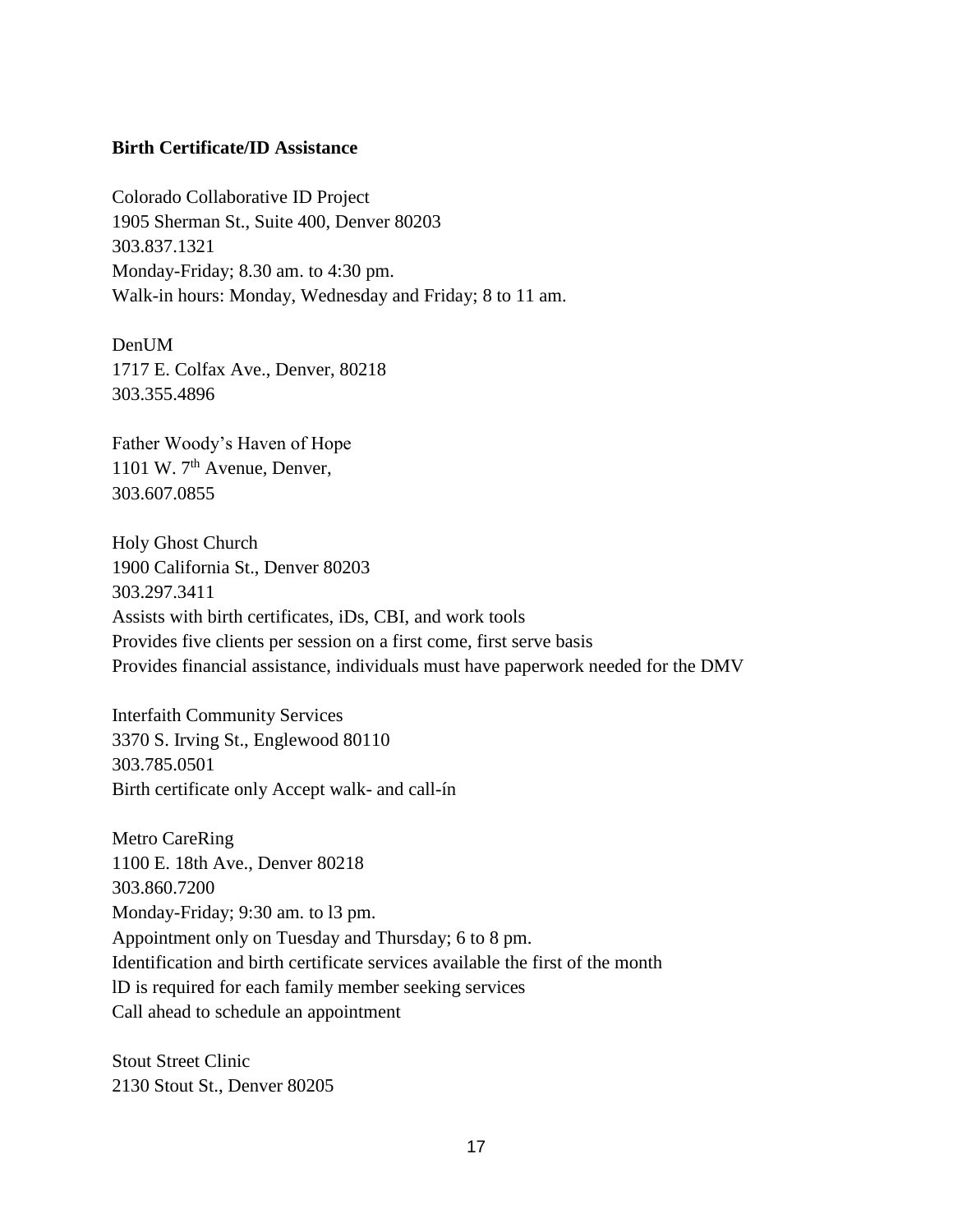303.293.2220 Monday-Friday; 7 am. to 4 pm., Wednesday; Noon to 7 pm. Closed the first Wednesday of each month Assistance with identification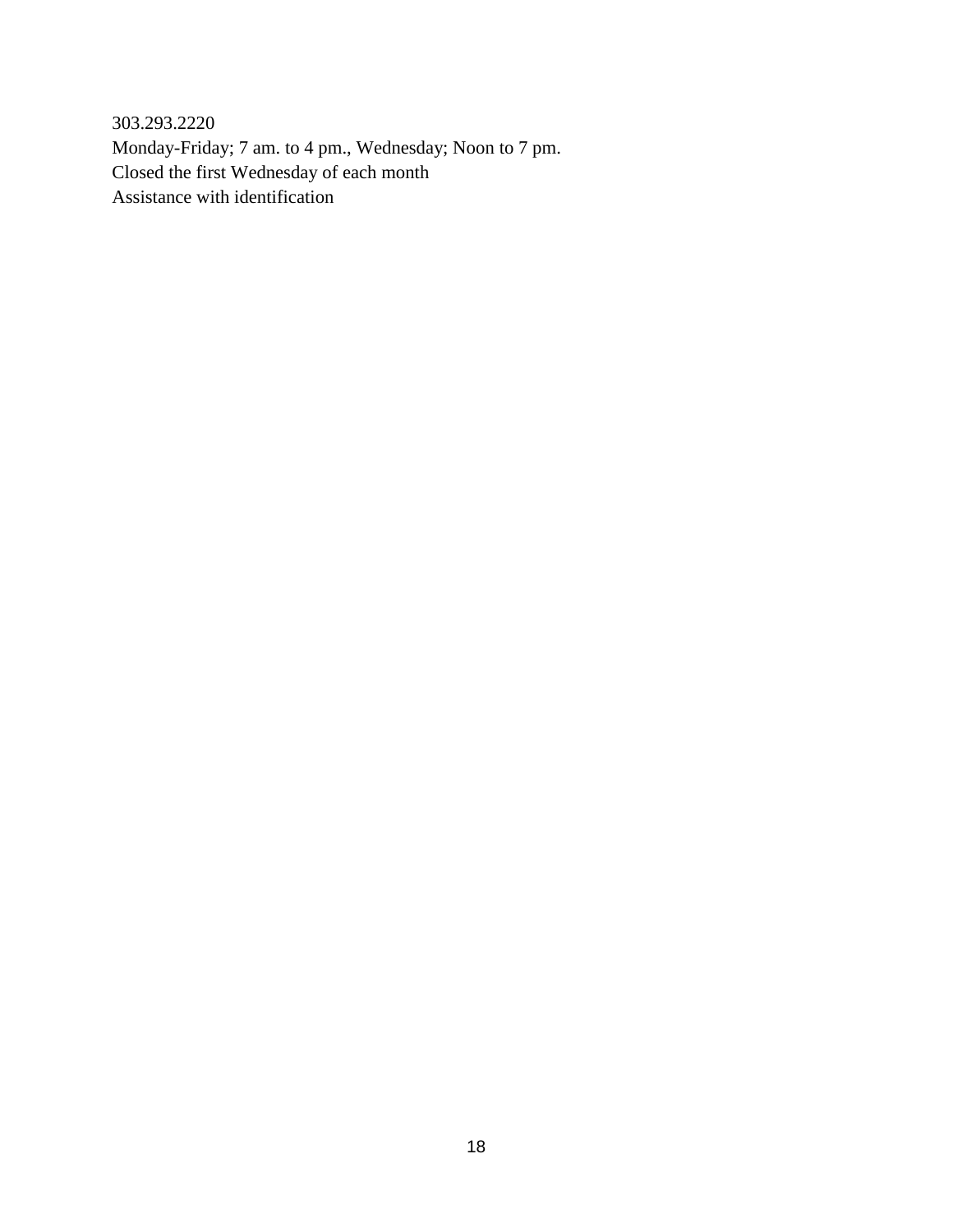## **Domestic Violence Resources**

#### *Emergency Shelters*

Alternatives to Family Violence 303.289.4441 www.atfv-adamsco.org

Battered Women Assistance (Denver) -- Project Safeguard 303.863.7233 [www.psghelps.org](http://www.psghelps.org/)

Battered Women Support -- Domestic Violence Initiative for Women w/ Disabilities 303.839.5510 www.dviforwomen.org

Bilingual Program SafeHouse Denver 303.302.6115 | 24-hour crisis line: 303.318.9989

Colorado Anti-Violence Program 303-839-5204 [www.coavp.org](http://www.coavp.org/)

Colorado Coalition Against Domestic Violence 303.831.9632 or 1.800.778.7091 [www.ccadv.org](http://www.ccadv.org/)

Colorado Organization for Victim Assistance 303.861.1160 www.coloradocrimevictims.org

Denver Center for Crime Victims English: 303.894.8000 | Spanish: 303.718.8289 [www.denvervictims.org](http://www.denvervictims.org/)

Denver Human Services 720.944.1381

DOVE Advocacy for Deaf Abused Women & Children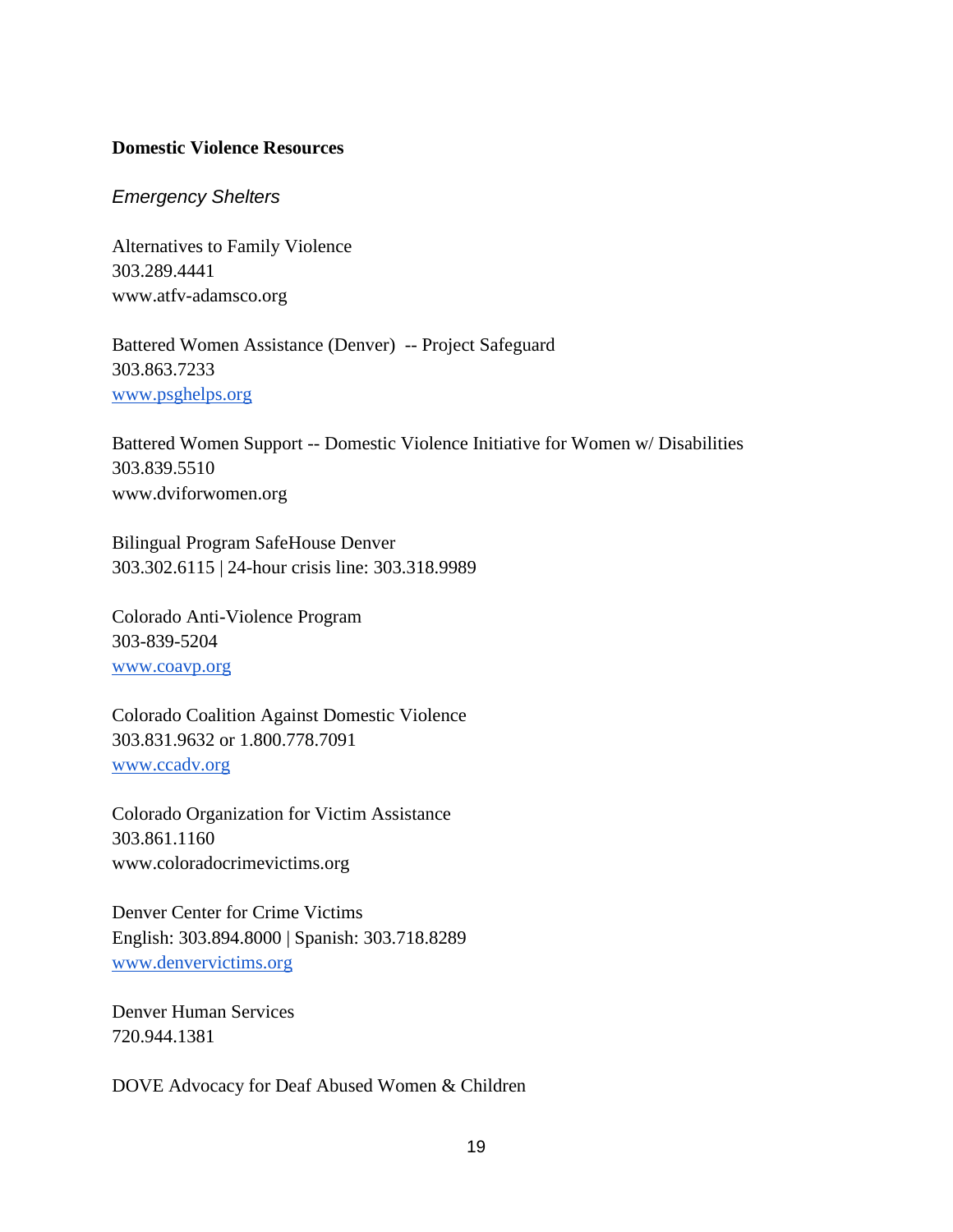303.831.7874 24-hour crisis line

Gateway, Arapahoe County 303.343.1851 www.gatewayshelter.org

Jewish Community Response to Domestic Violence 303.825.HELP (4357)

Latina Safehouse Initiative 303.433.4470 www.latinasafehouse.net

Legal Advocacy and Assistance Clinic: Project Safeguard 303.863.7416 | Denver- 303.863.7233 Arapahoe- 303.344.9016 Adams- 303.637.7761

Legal and Restraining Orders/Asian Pacific Development Center 303.923.2920

Project Safeguard 1.888.723.3473

Rape Assistance and Awareness Program (RAAP) 303.329.9922

Temp Restraining Order Clinic 303.863.7416

SafeHouse Denver 303.318.9989 www.safehouse-denver.org

Servicios de la Raza 303.458.5851

Women's Crisis Center Douglas County 303.688.8484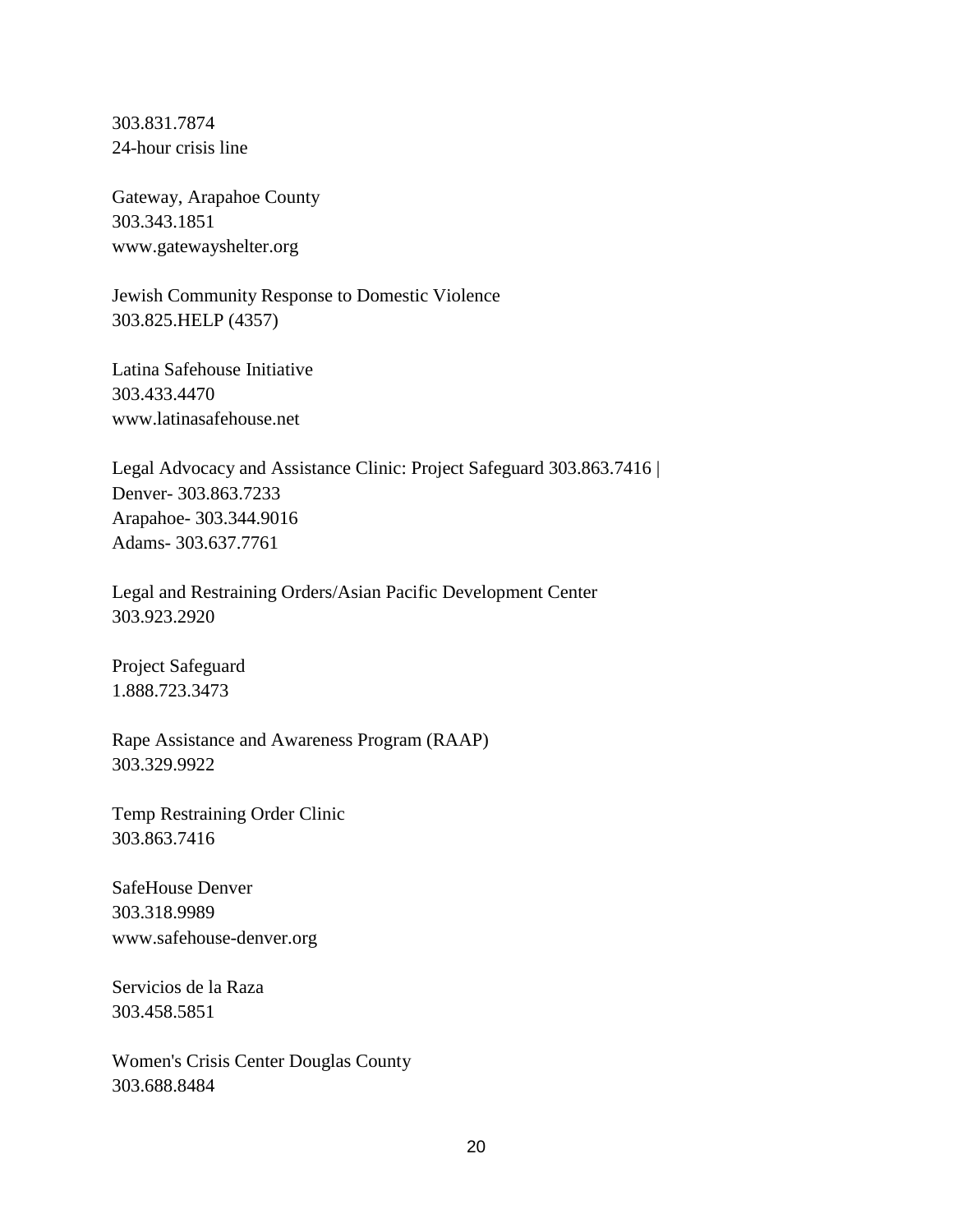Women In Crisis Jefferson County [www.thefamilytree.org](http://www.thefamilytree.org/) 303.420.6752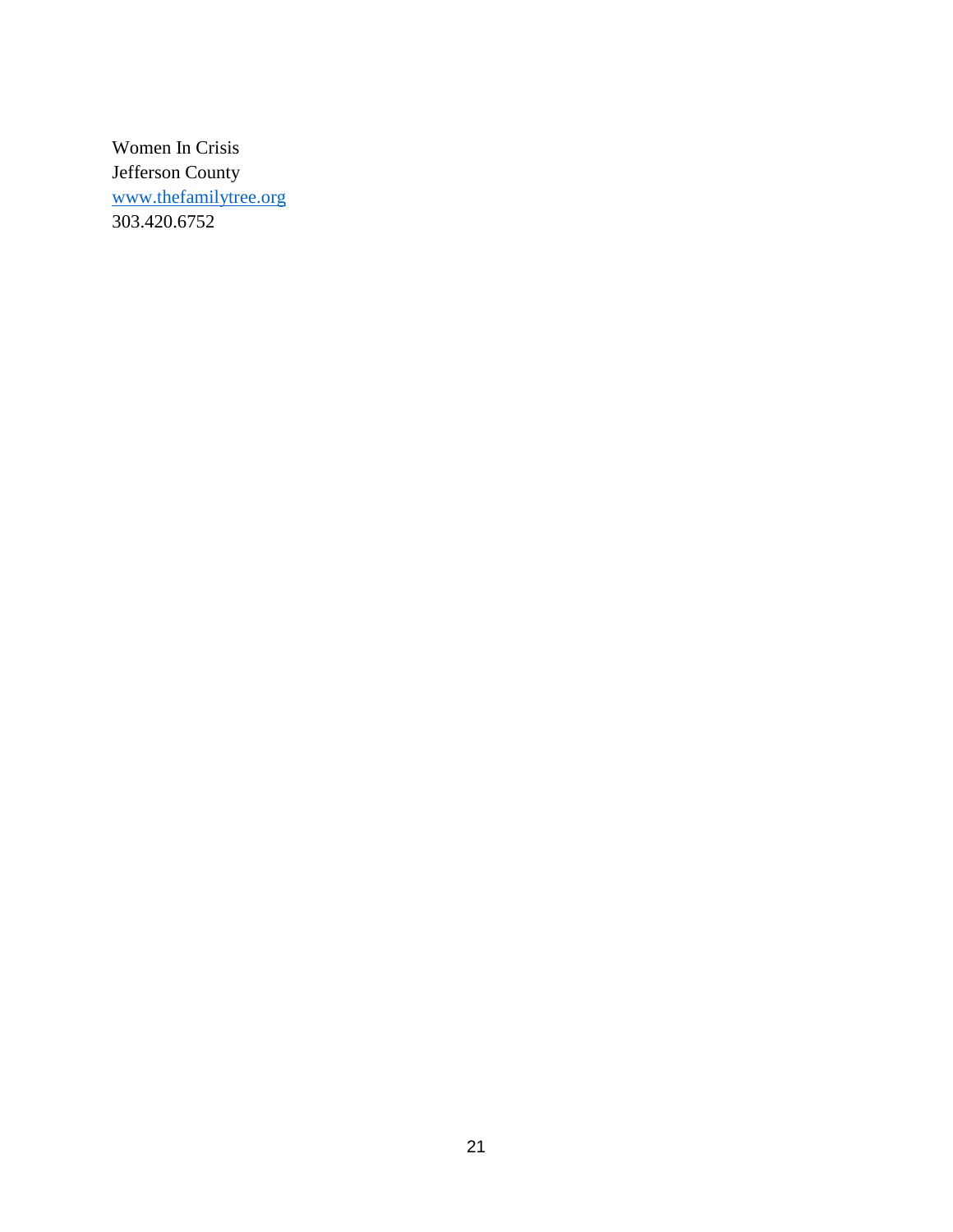# **Child Care Assistance Programs**

Denver CCAP 720.944.KIDS (5437) - Denver County residents www.DenverCCAP.org

The Denver Child Care Assistance Program (CCAP) helps eligible families afford child care. CCAP provides financial assistance for newborns to children up to age 13 and for special needs youth up through age 18. They are currently accepting applications from parents who are:

- Employed or self-employed and eam at least minimum wage for the hours worked.
- Attending high school, attending college for your first bachelor's degree or other vocational program, or working towards earning a GED or ESL. (Denver may cover up to 12 months of education support.)

For individuals currently searching for employment, Denver CCAP may cover up to 30 days:

- Scan and email application and documents to: denverceap@denvergov.org
- Drop the documents in a CCAP Drop Box at:
	- o Denver Human Services building located at 1200 Federal Blvd. Drop boxes are located on the 1st floor near the lst floor security desk and in the Self-Service Center. Attention: CCAP
	- o Montbello DHS Office building located at 4685 Peoria St. Drop box is located in the lobby. Attention: CCAP
	- o East DHS Office building located at 3815 Steel St. Drop box is located in the lobby. Attention: CCAP
- Mail your application to: Denver Human Services 1200 Federal Blvd., Denver, Colorado 80204 Attention: CCAP
- $\bullet$  Fax: 720.944.3330 Attention: CCAP

Find Child Care [www.qualistar.org](http://www.qualistar.org/) 303.339.6800

DPS Office of Extended Learning http://dce.dpsk12.org 720.424.8240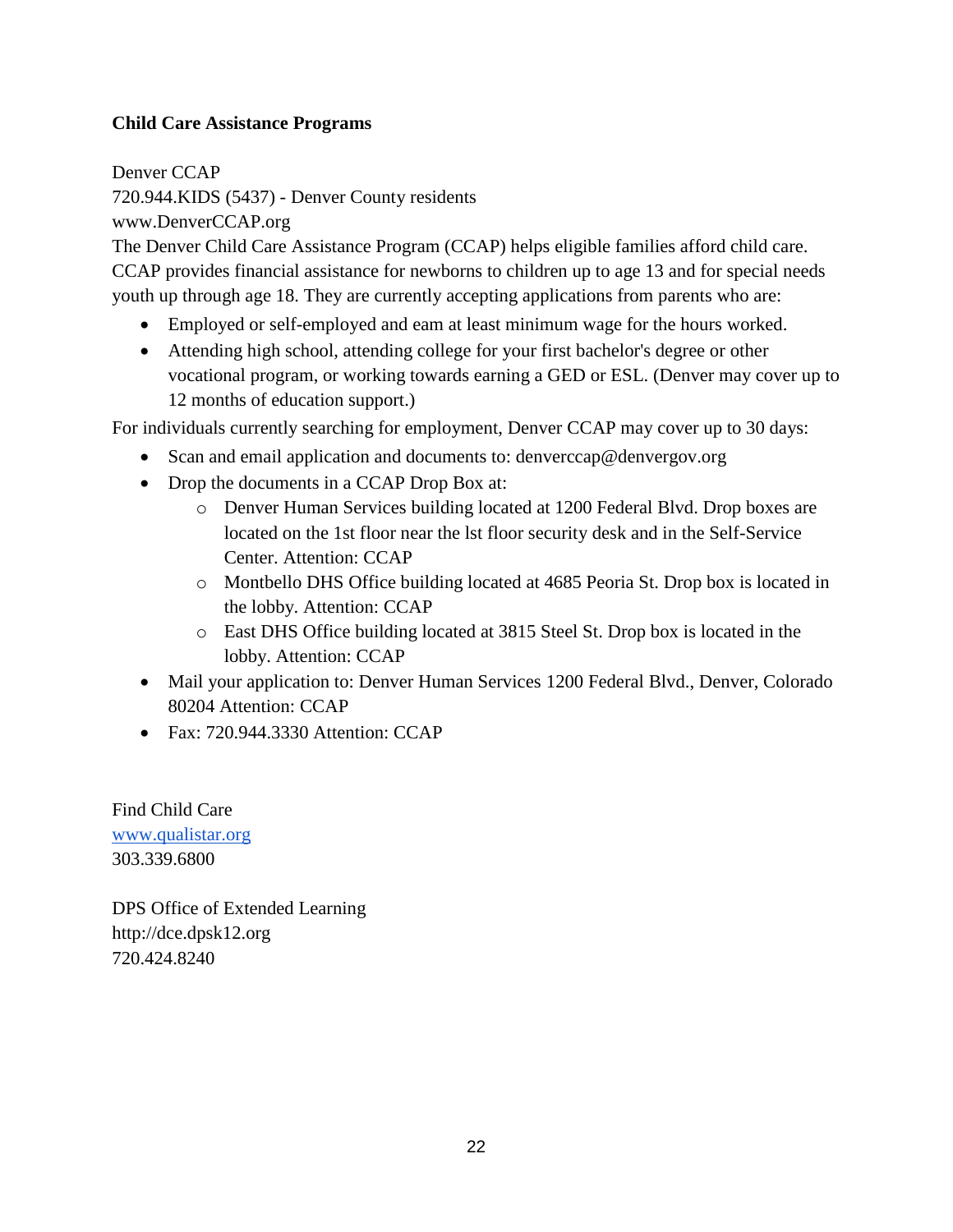#### **Legal Resources**

Bankruptcy Clinic U.S. Bankruptcy Court 721 19th St., Denver 80202 2nd Tuesday of each month; 1:30 to 3 p.m.

Child Support Enforcement Services 1437 Bannock St., Room 368, Denver 80202 3rd Thursday of every other month; noon to l p.m.

Collections Clinic City and County Building, 1437 Bannock St., Room 117, Denver 80202 3rd Thursday of each month; 11 am. to l p.m.

Colorado Lawyers for Colorado Veterans Legal Clinic Matthews Center, 3030 Downing St., Denver 2nd Tuesday of each month; noon to 2 p.m. www.cobar.org/COLawyers4COVeterans

Colorado Poverty Law Project Legal Clinic Colorado Coalition for the Homeless Stout Street Clinic 2100 Broadway St., Denver 80205 3rd Wednesday of each month; 4 to 6 p.m.

This free monthly legal clinic provides resources on: housing, consumer, small claims, family, employment, benefits, and identification. Volunteer attorneys answer general on-the-spot questions and providing referrals.

Doing Your Own Divorce Clinic 1437 Bannock St., Courtroom 368, Denver 80202 3rd Wednesday of each month; noon to 1:30 p.m.

Family Law Legal Clinic Office of Economic Development 1200 Federal Blvd., Room 1018, Denver 80204 3rd Tuesday of each month; 5:30 to 7 pm. www.courts.state.co.us

Legal Night at Mi Casa 360 Acoma, Denver 80204 303.573.1302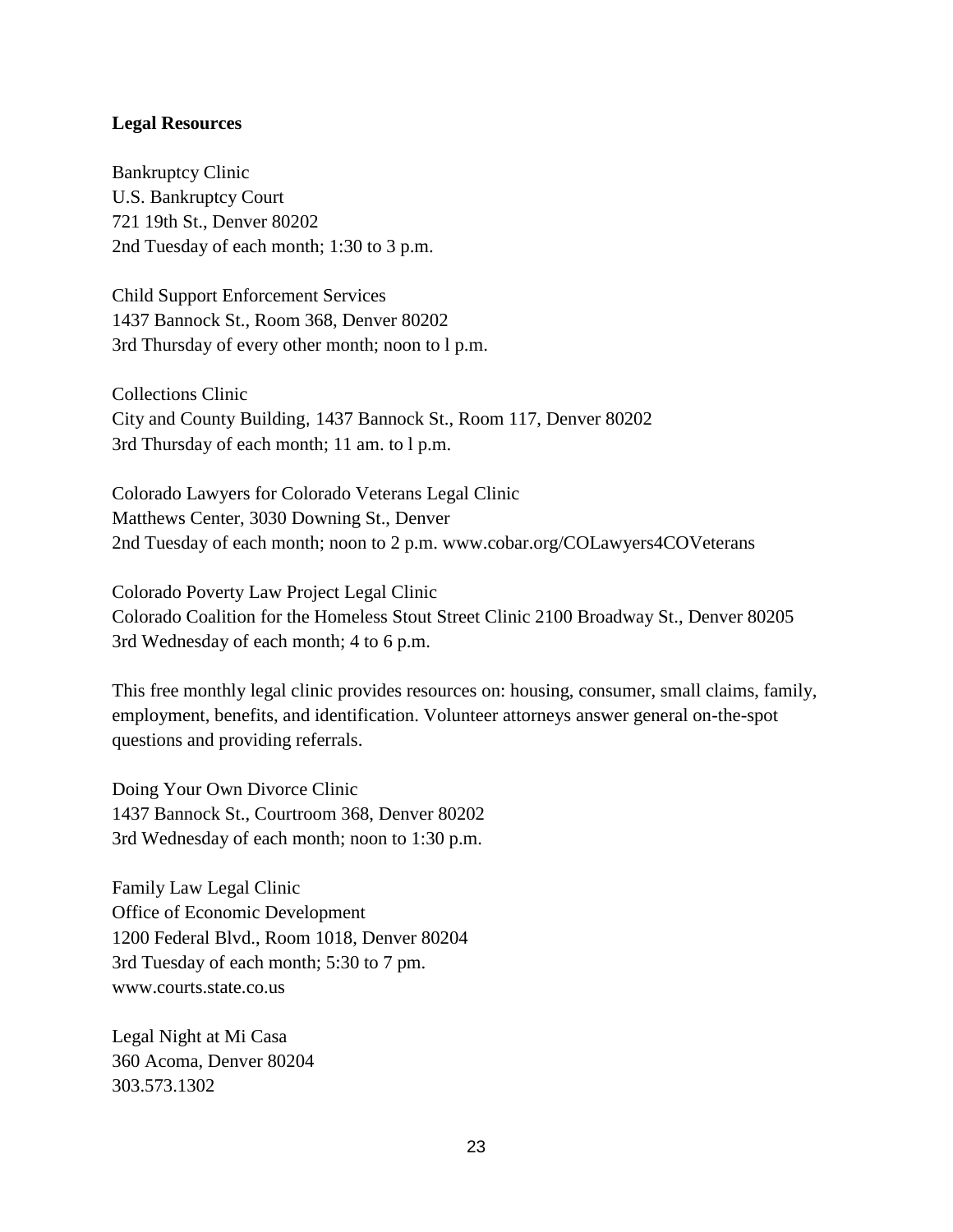3rd Tuesday of each month; 5:30 to 7 pm.

Legal Night at El Centro de San Juan Diego 2830 Lawrence St, Denver 80205 303.295.9470 1st Wednesday of each month; 5:30 to 7 p.m.

Small Claims Clinic City and County Building 1437 Bannock St., Room 117, Denver 80202 3rd Tuesday of each month; 11 am. to 1 p.m.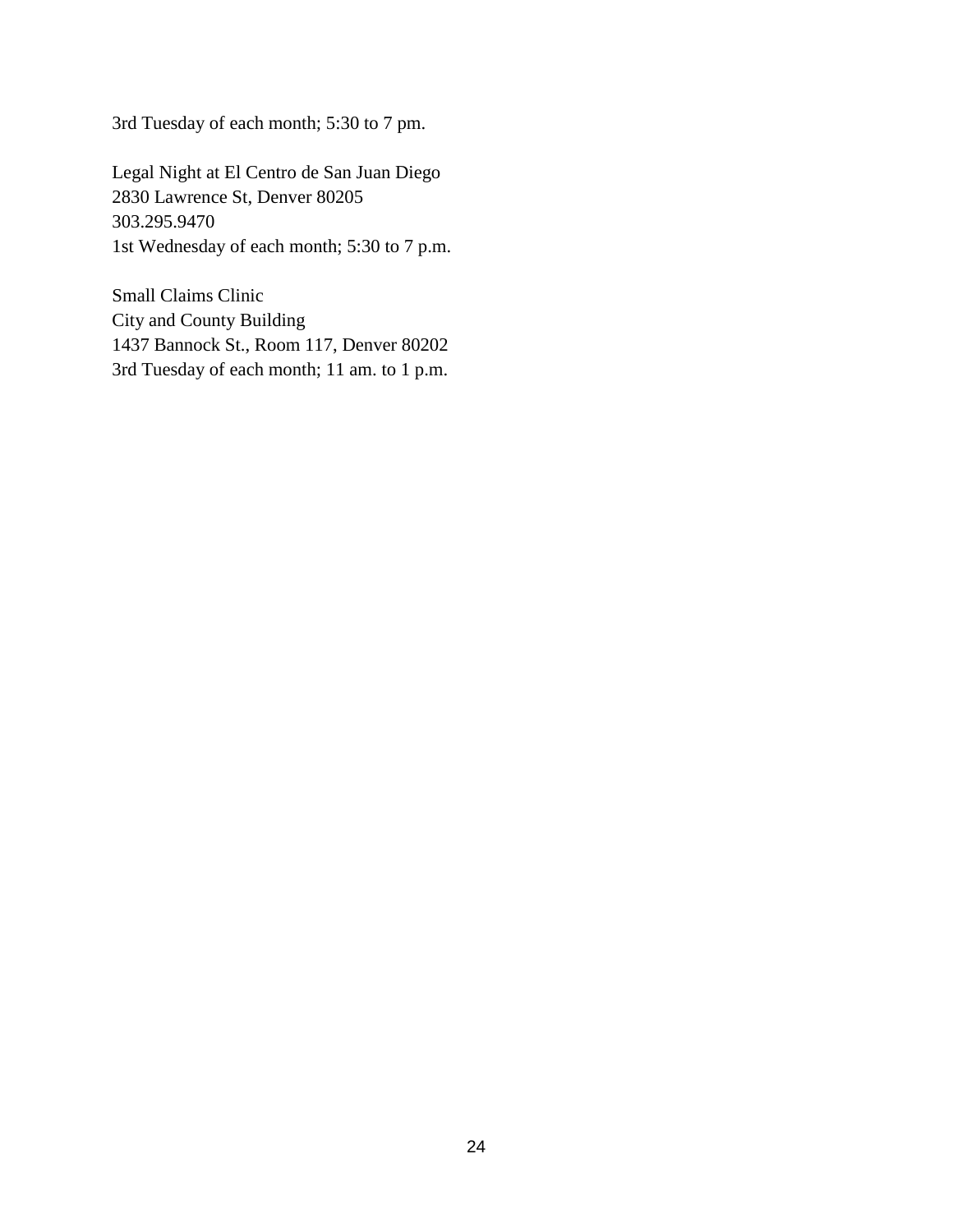## **Medical Resources**

DPS Medicaid and School Based Clinics 720.423.3661 | 720.423.2660

Meet one-on-one to enroll children into CHP+ or Medicaid Map of schools served: http://goo.gl/maps/HxU12

Denver School-Based Health Centers located at the following DPS campuses:

- Bruce Randolph
- Manual HS
- Evie Dennis Campus
- Martin Luther King, Jr. Early College
- John F. Kennedy
- Montbello HS
- Kepner
- North HS
- Kunsmiller Creative Arts Academy
- Place Bridge Academy
- Lake International School
- Rachel B. Noel
- Abraham Lincoln HS.
- South High School
- West HS

Denver Health Medical Campus 777 Bannock St., Denver 80204 303.436.6065 | 303.293.2220 | Medical Records: 303.296.8826 Fax: 303.293.3977 | Psych Fax: 303.293.6511 Monday-Friday; 8:30 am. to 10 pm., Saturday and Sunday; 10 am. to 9 p.m.

## Denver Health Sites

Appointment Line: 303.436.4949 | 24-Hour Nurse Line: 303.739.1211

- Eastside Family Community Center 501 28th St., Denver 80205
- La Casa/Quigg Newton Community Health Center 4545 Navajo St., Denver 80211
- Lowry Family Community Center 1001 Yosemite St., Denver 80230
- Montbello Family Community Center 12600 E. Albrook Dr., Denver 80239
- Park Hill Family Community Center 4995 E. 33rd Ave., Denver 80207
- Webb Center for Primary Care 301 W. 6th Ave., Denver 80204
- Westside Family Community Center 1100 Federal Blvd., Denver 80204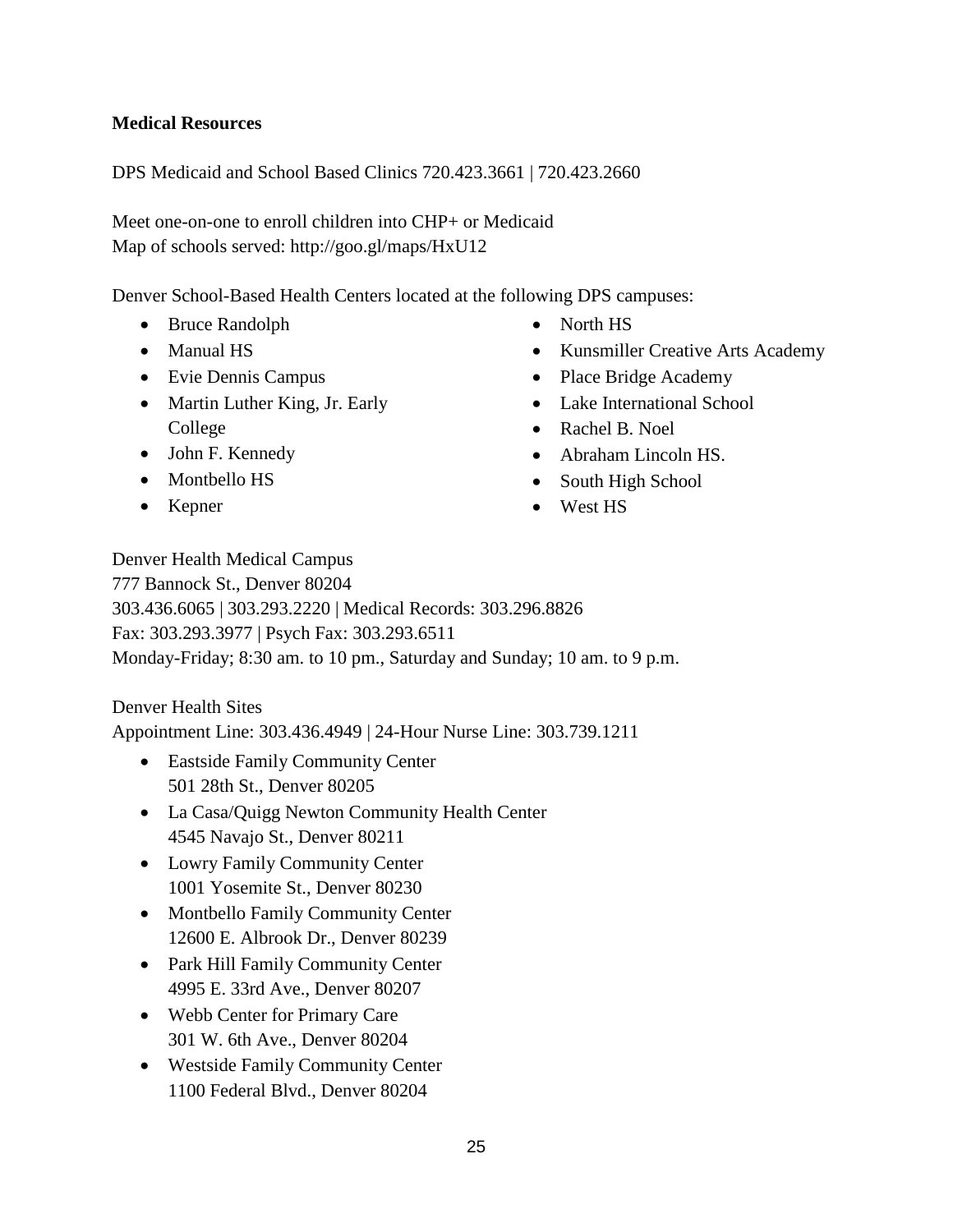Westwood Family Community Center 4320 W. Alaska Pl, Denver 80219

### *Mental Health Services*

Denver Children's Advocacy Center 2149 Federal Blvd., Denver 80211 303.825.3850 Mental health counseling for children who have been abused/traumatized

Denver Health 303.602.HELP (4357)

Mental Health Center of Denver, Access Center 4455 E. 12th St., Denver 80220 303.504.6500 | 303.504.7900 Monday-Friday; 8 am. to 5 p.m. Email: AccessCenter@mhcd.org

Servicios de la Raza, Denver 4055 Tejon St., Denver 80211 303.458.5851 l Fax: 303-455-1332

Synergy Outpatient, Denver 1212 S. Broadway St., Suite 200, Denver 80210 303.934.1008 | Fax: 303.934.1262

Professional Psychology Center (P.P.C.), Denver 2460 S. Vine St., Denver 80210 303.871.3626 | Fax: 303.871.3625

The Empowerment Program, Inc, Denver 1600 York St., Denver 80206 303.320.1989 | Fax: 303.320.3987

Developmental Disability Consultants, P.C., Denver 1211 S. Parker Road, Suite 200, Denver 80231 303.337.2210 | Fax: 303-337-4147

Colorado Coalition for the Homeless Mental Health Care 2130 Stout St. Clinic, 2nd Floor Denver 80205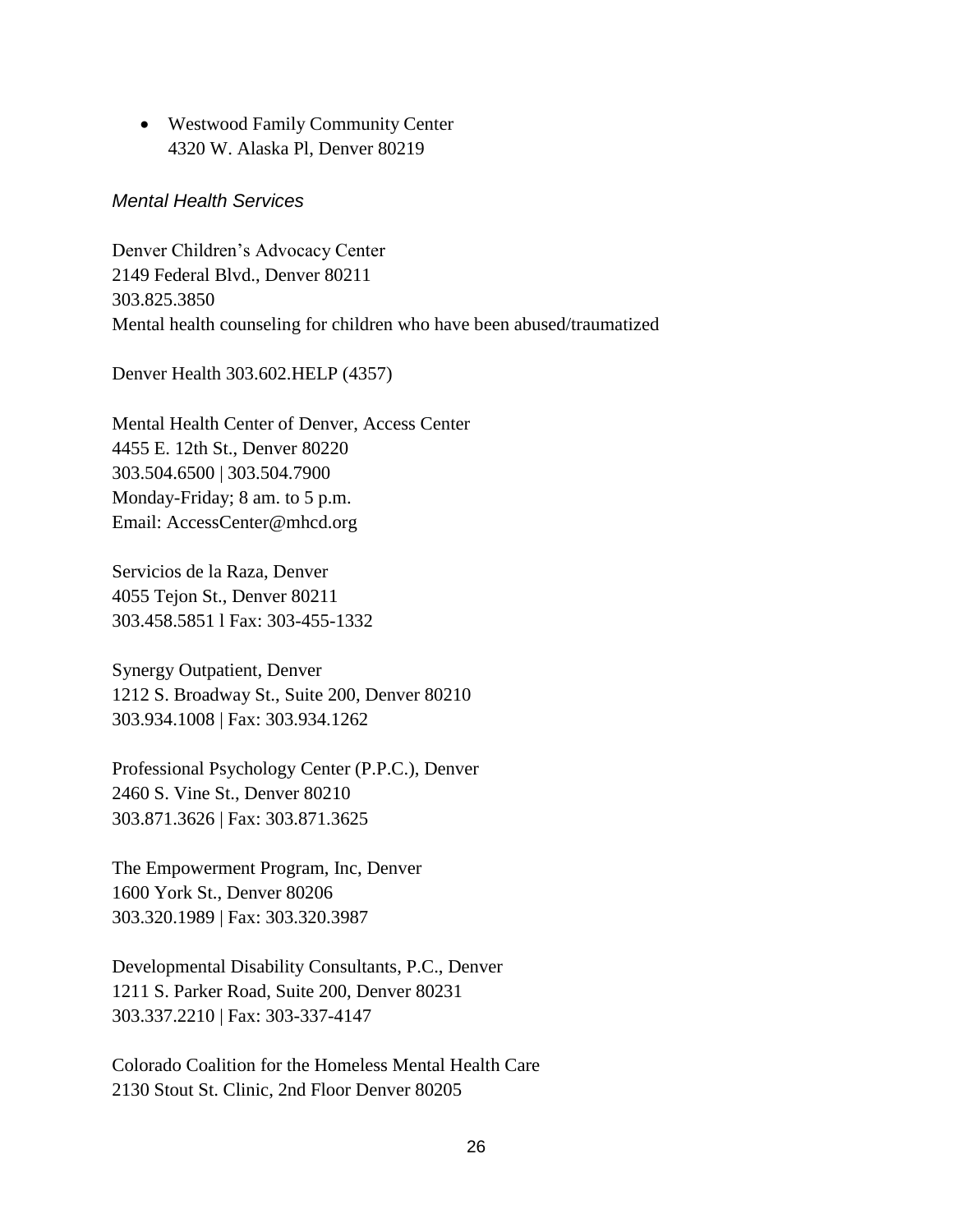Triage Line: 303.293.6512 Existing Patient Walk-ln: 7:30 a.m. (Monday, Tuesday, Thursday & Friday); Noon on Wednesdays

## *Dental Health*

Webb Center for Primary Care 301 W. 6th Ave., Denver 80204 303.602.8200 8 a.m. to 5 p.m. Appointment check-in via phone: 9 a.m. to 4 p.m.

Eastside Family Community Center 501 28th St., Denver 80205 303.436.4600 Monday-Friday; 8 am. to 5 pm., Emergency Walk-in Monday-Friday; 8 to 9:15 a.m.

Montbello Family Community Center 12600 E. Albrook Dr., Denver 80239 303.602.4000 Monday-Friday; 8 a.m. to 4:30 pm., Emergency Walk-in Monday-Friday; 8 to 9 a.m.

Westside Family Community Center 1100 Federal Blvd., Denver 80204 303.436.4345 8 a.m. to 5 p.m., Monday-Friday Emergency Walk-in: 8 to 9 am., Monday-Friday

### *OTHER DENTAL RESOURCES:*

New Hope Dental Services 4200 W. Conejos Pl, Denver 80204 720.956.0311 Monday-Thursday; 7:45 a.m. to 4 p.m.; Friday 7:45 a.m. to 3 p.m. Patient lottery on the first Monday of every month. Children up to the age of 18 years old do not have to enter the lottery

Colorado Coalition for the Homeless 2111 Champa St., Denver 303.312.9703 8:30 am (arrive at 7:30 a.m.), Monday-Wednesday, or call for an appointment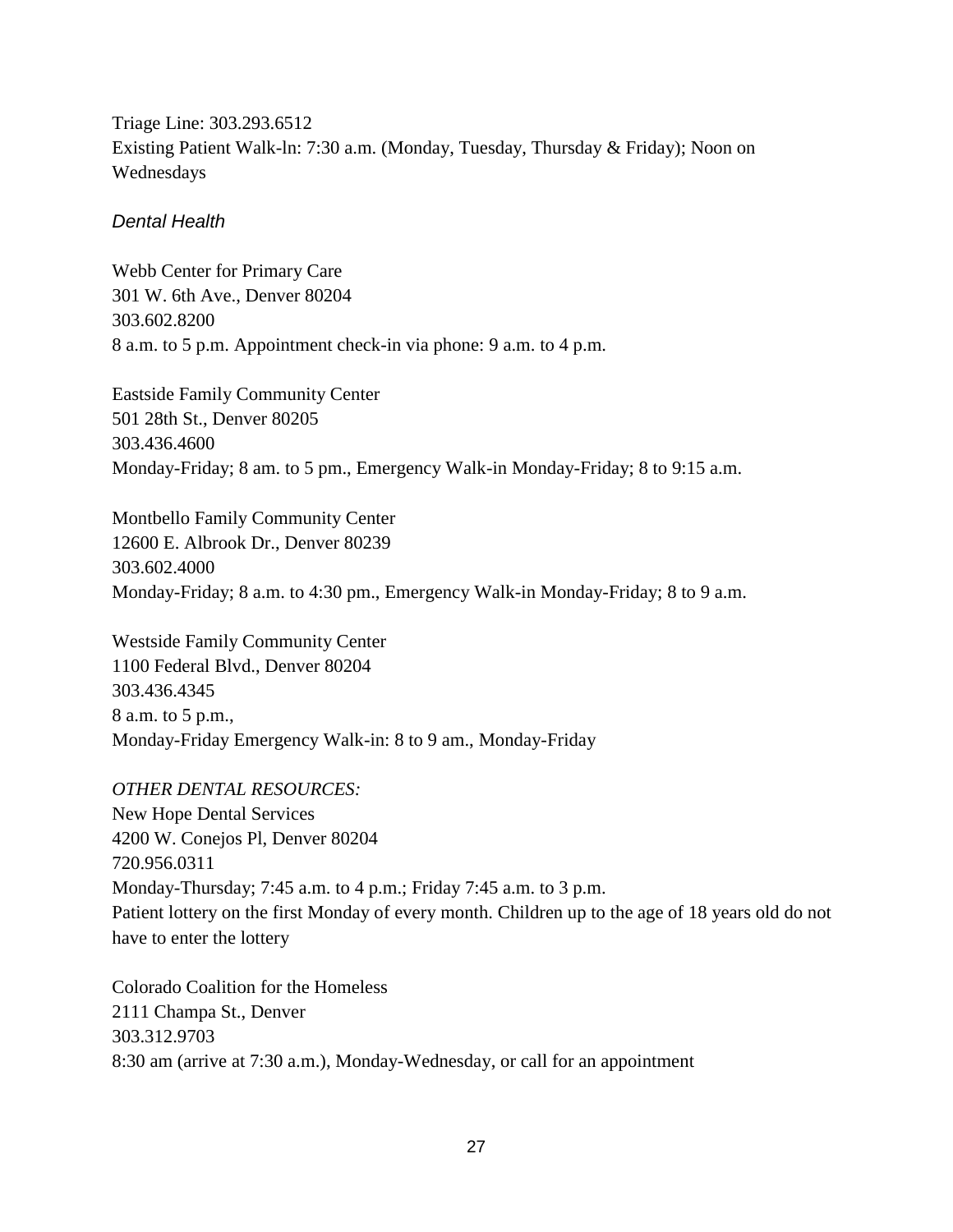Kids in Need of Dentistry 2465 S. Downing St., Suite 210, Denver 80210 303.733.3710, ext. 15 [www.kindsmiles.org](http://www.kindsmiles.org/) Call to apply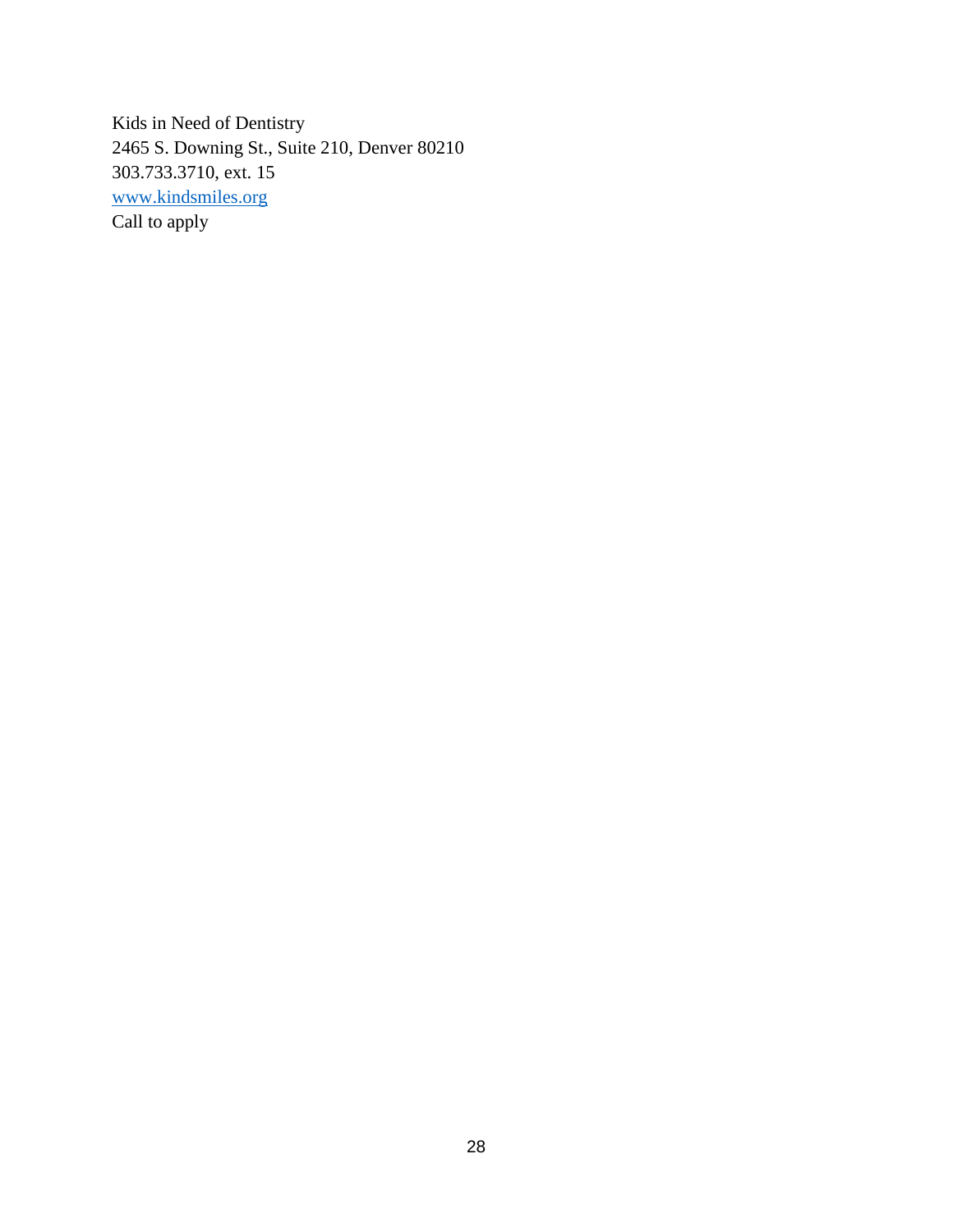## **Clothing**

A Precious Child 557 Burbank St., Unit E Broomfield 80020 303.466.4272 Call for details on essential clothing items for the family. Referral required.

Clothes To Kids of Denver, Inc. 2890 S Colorado Blvd., Unit 15-P Denver, 80222 720.379.4630 Call for an appointment. Provides 1-week of clothing 2 times per year. Must live in Denver and a DPS student. Referral required

Clothing Closet Servicios de la Raza, Inc 4055 Tejon St., Denver 80211 303.458.5851 Must complete application Clothing available for newborns to children up to age 8

Dress for Success Denver 303.832.1889 For female parents/guardians looking for employment. Referral required

Clothing Closet Volunteers of America 303.295.2165 303.297.0408 2877 Lawrence St., Denver, 80205 Clothing, shoes, household items and personal hygiene products are provided once a Week.

Denver Rescue Mission (Ministry Outreach Center) 303.297.1815 Monday-Friday; 8:30 to 11:30 a.m. Referral required Appointments made according to item availability Clothing for men, Women and children Bring identification Affordable gently-used clothing and household Items

Saint Vincent de Paul Society Thrift Store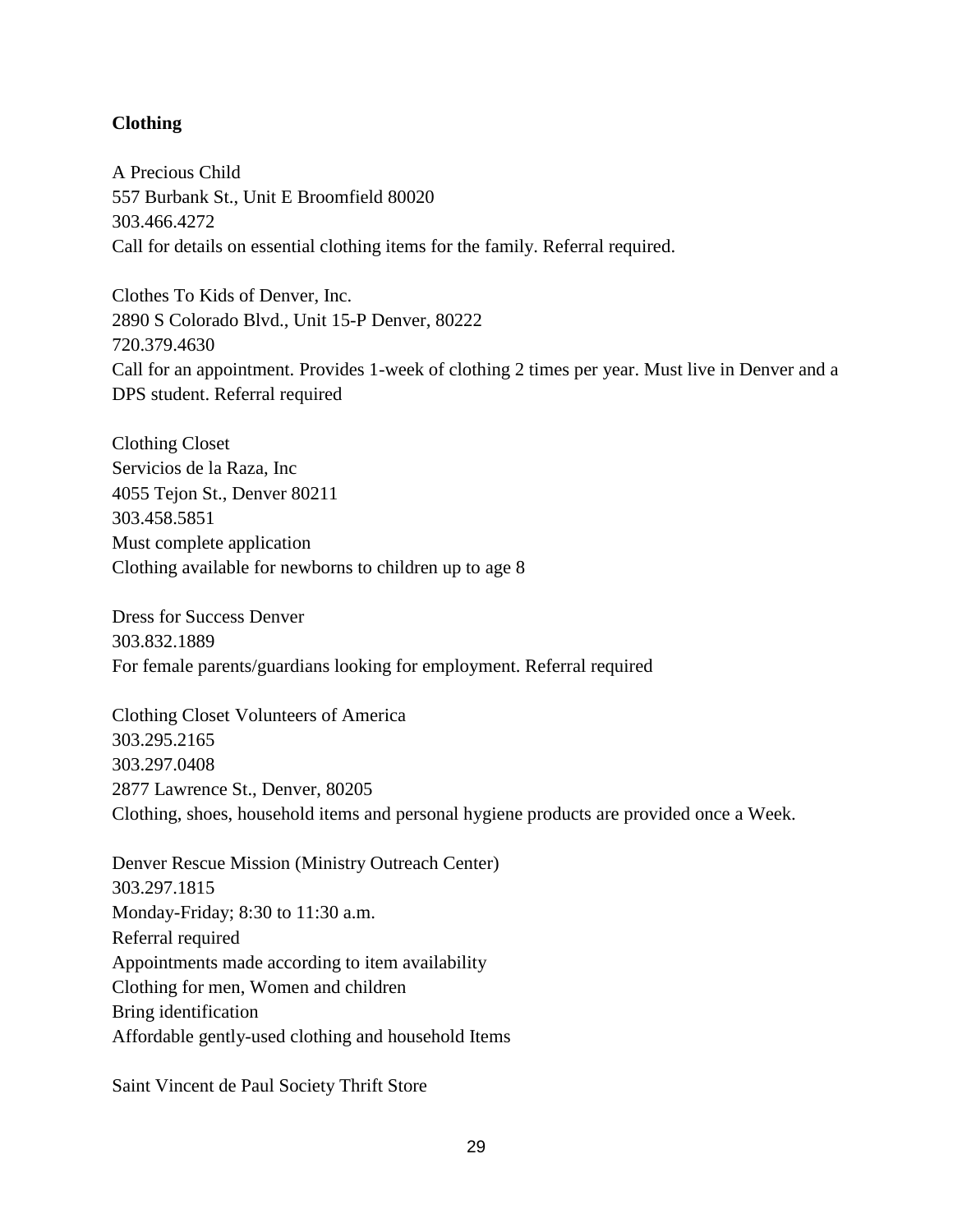6260 E. Colfax Ave. Denver 80220 303.388.3315 303.960.9163 Monday-Saturday; 9 am. to 7 pm., Sunday; 11 a.m. to 5 p.m. Offers low-cost items including furniture, household goods and clothing

Thrift Mart Assistance League of Denver 1331 E. Colfax Ave., Denver 80203 303.322.5205 Monday-Saturday; 10 am. to 3 p.m.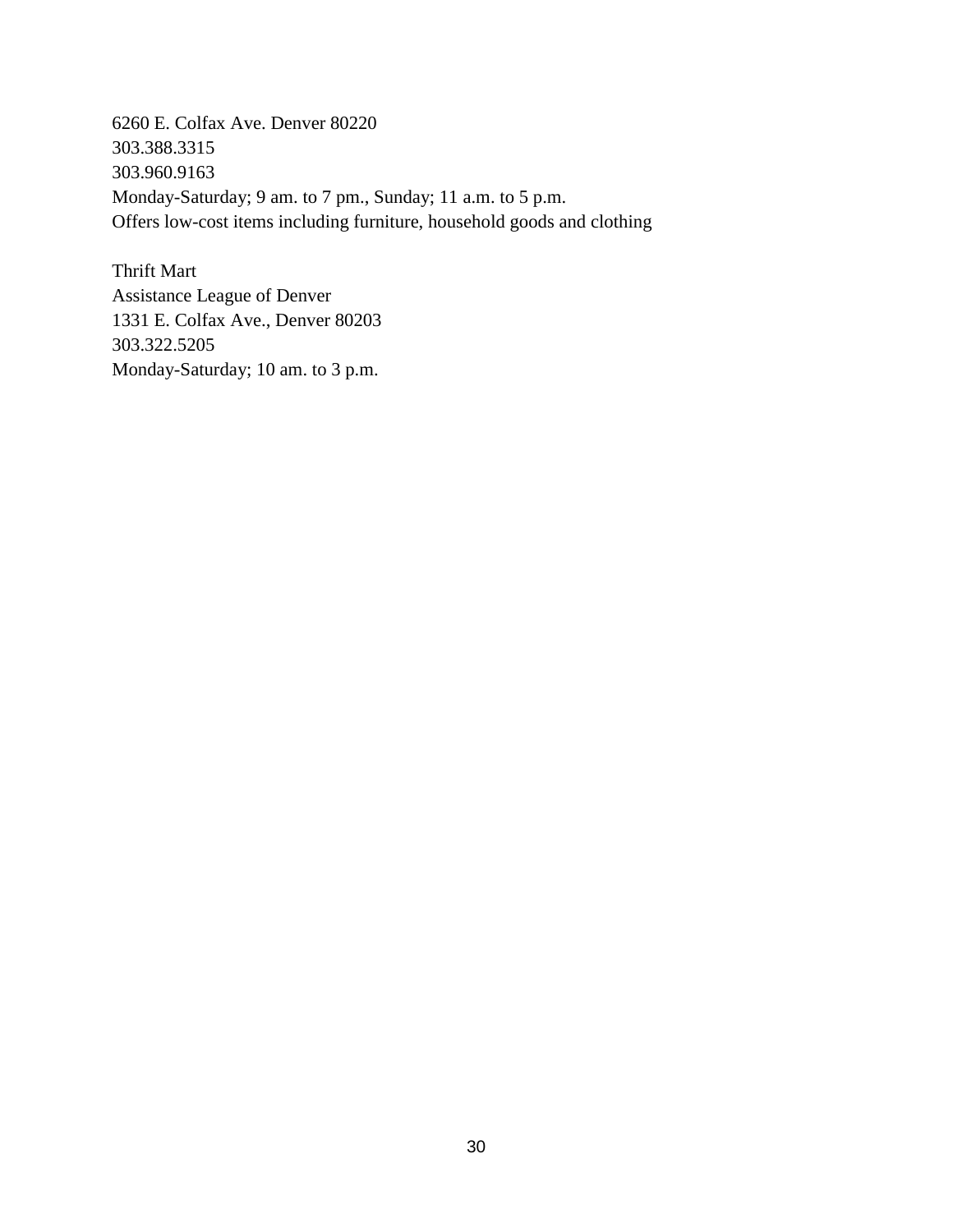## **Felony Resources**

Community Re-Entry Center 940 Broadway St., Denver 80203 303.763.2481

Denver Works 2nd Chance Program 2828 N. Speer Ave., Denver 80211 303.433.3035

The 2nd Chance Program provides employment assistance to the prisoner reentry population. The entry point into the program is the former offender workshop. Topics for the workshop include:

- Job Search strategies for former offenders
- Tips on responding to difficult interview questions
- Introduction to industries and employers who are felon-friendly

The 2nd Chance Program offers assistance based on individual needs and qualifying criteria, which includes the following services by appointment:

- Job leads
- Clothing
- Computer lab access
- Mentor opportunities
- Interview appropriate clothing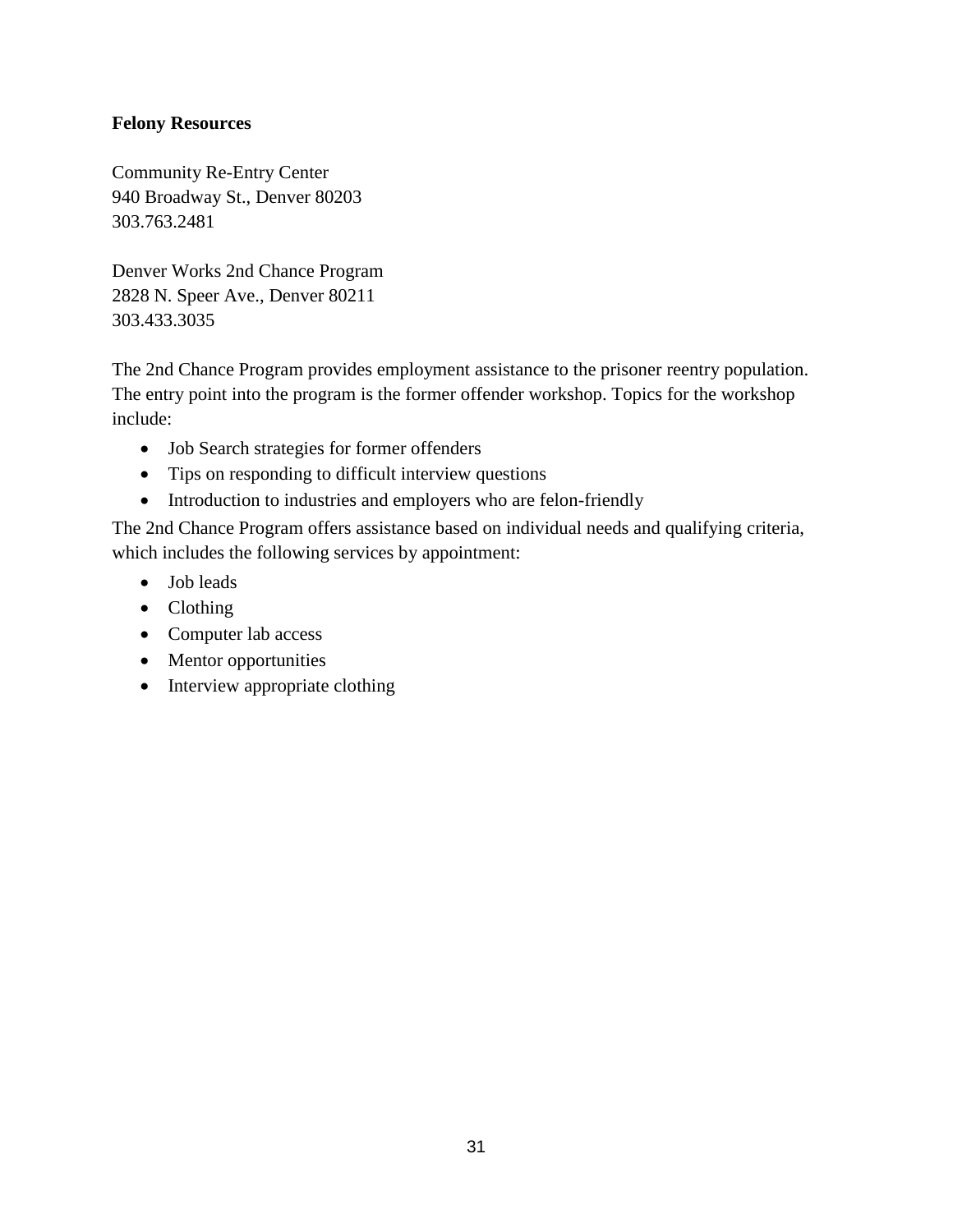## **Housing Search**

Colorado Division of Housing & CHFA www.ColoradoHousingSearch.com Clearing house for available rental housing Search criteria includes city, bedroom, income, school district

Denver Housing Authority dhanet.com TIP: WHEN APPLYING FOR HOUSING, NEVER PAY MONEY UPFRONT TO APPLY If anyone asks you for money to put in an application for a Denver Housing Authority/HUD housing voucher, they are attempting to commit fraud. DO NOT give them money to receive an application.

If your lottery number is selected, the Denver Housing Authority will send you an application.

Habitat for Humanity Home Ownership Program Family Services Hotline: 720.496.2726 www.habitatmetrodenver.org

HUD Colorado Denver Regional Office Dept. of Housing and Urban Development 1670 Broadway, Denver 80202 303.672.5440 www.hud.gov

Housing Authorities in Metro Denver

Call the agencies below to learn what affordable and subsidized housing is available. Sec 8. Lotteries are held annually and each county is different.

- Adams County Housing Authority 7190 Colorado Blvd., 6th Floor, Commerce City 80022 303.227.2075 | Fax: 303.227.2098 adamscountyhousing.com
- Arvada Housing Authority 8101 Ralston Road, Arvada 80001 720.898.7494 Fax: 720.898.7490
- Aurora Housing Authority 10745 E. Kentucky Ave., Aurora 80012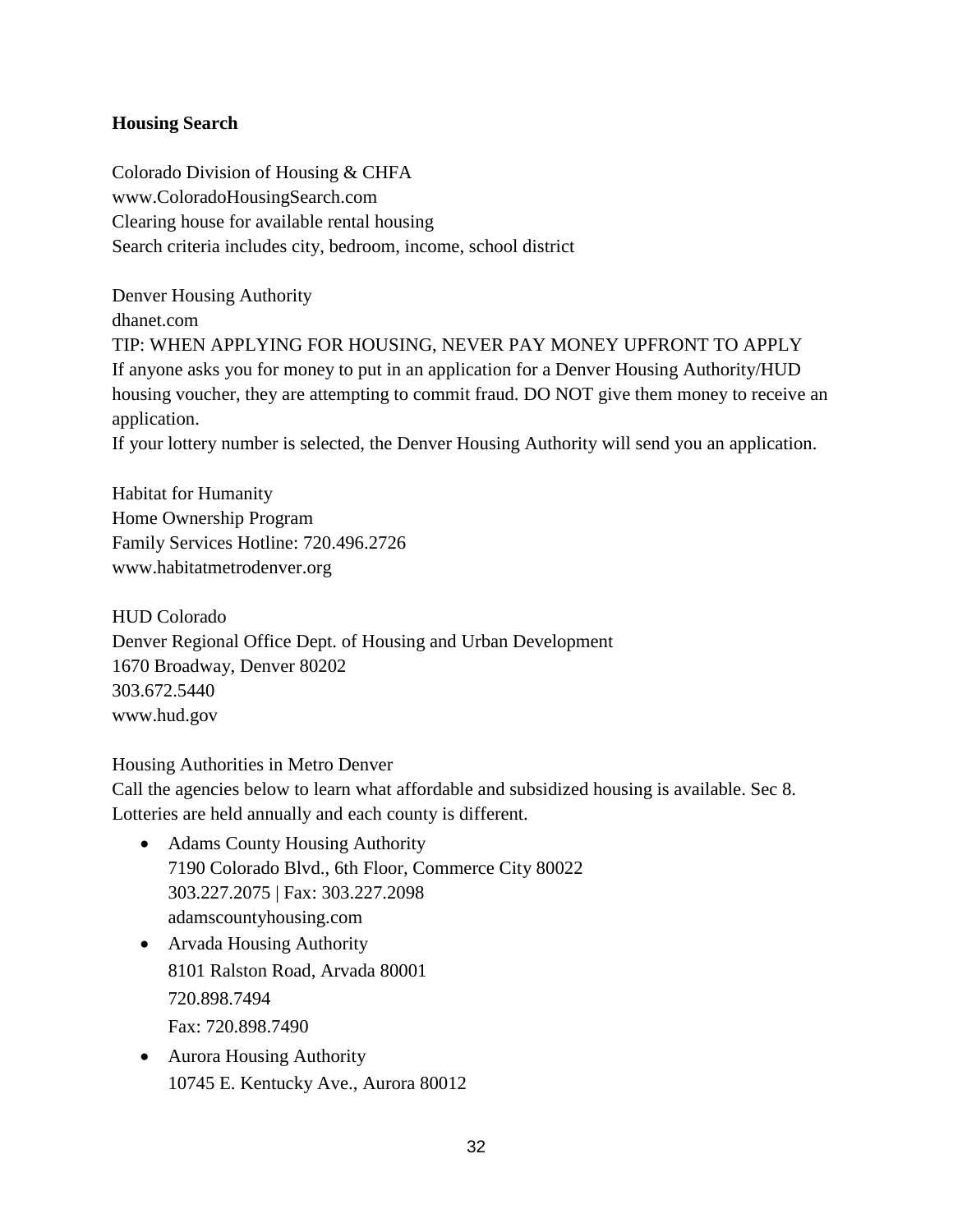720.351.2100

aurorahousing.org

- Commerce City Housing Authority City Hall: 5291 E. 60th Ave., 2nd Floor, Commerce City 80022 303.289.3698 Fax: 303.289.3688 c3gov.org
- Denver Housing Authority 777 Grant St., Denver 80204 720.932.3000 Fax: 720.932.3009 www.denverhousing.org
- Englewood/Sheridan Housing Authority 3460 S. Sherman St., Englewood 80113 303.761.6200 Fax: 303.781.5503
- Jefferson County Housing Authority 303.422.8600 Fax: 303.422.3229 jcha.org
- Longmont Housing Authority 303.651.8581 www.longmontha.com
- Metro West Housing Solutions 303.987.7580 mwhsolutions.org
- South Metro Housing Options 303.794.9608 southmetrohousingoptions.org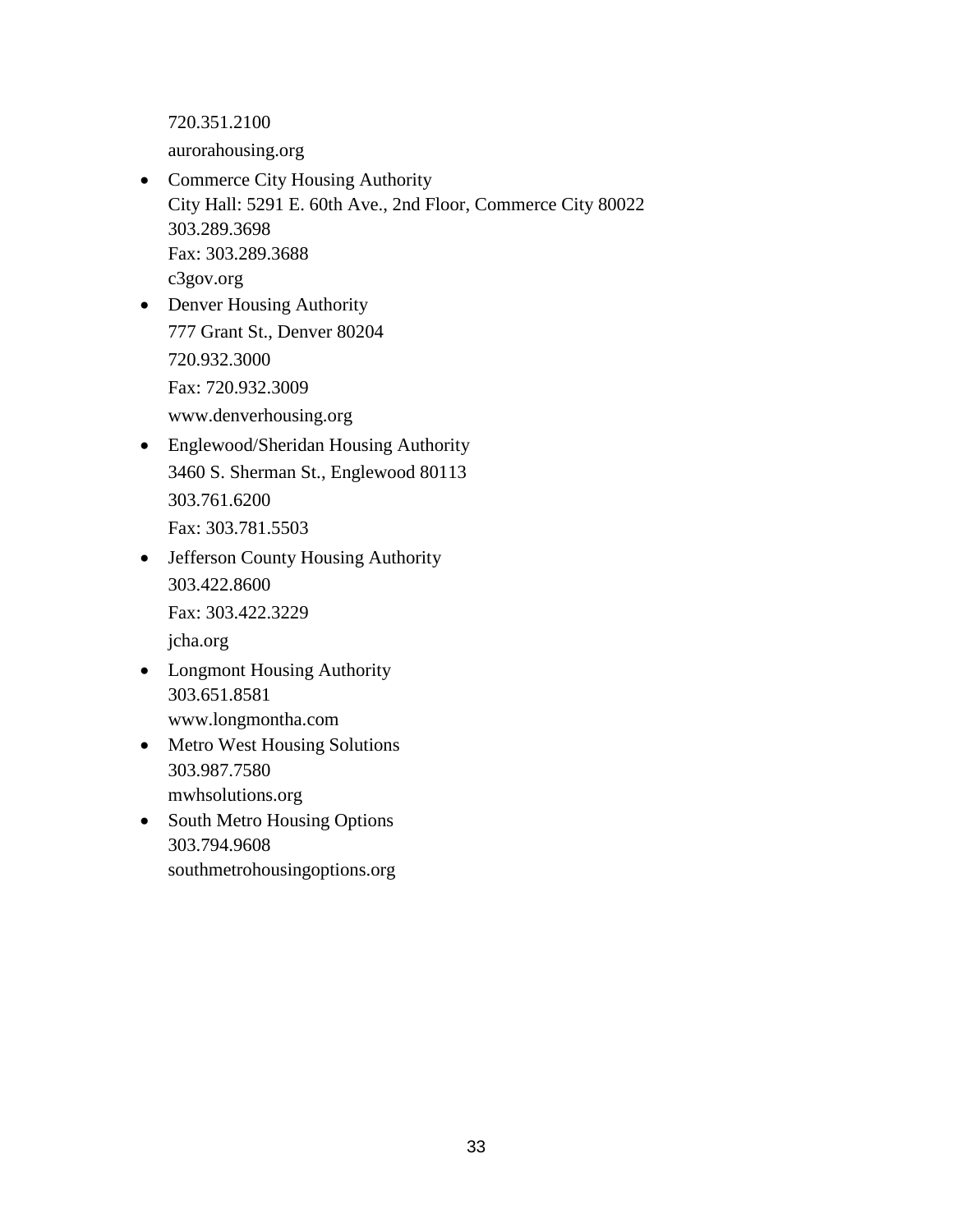# **Utility Assistance**

# Colorado LEAP

Nov 1 thru April 30:

 Apply for heating assistance through Colorado's Low-Income Energy Assistance Program (LEAP). Call toll-free 1-866-HEAT-HELP (1-866-432-8435) for an application. LEAP is federally funded and managed through the county offices of the Colorado Department of Human Services.

Nov 1 thru April 30:

• If you have a letter from LEAP saying you do not qualify for LEAP assistance, you may still apply for heating assistance through Energy Outreach Colorado's partner agencies. Call 1-866-HEAT-HELP to find an agency near you. Energy Outreach does not provide direct help to individuals. For a list of participating agencies visit [www.energyoutreach.org](http://www.energyoutreach.org/)

May 1 thru Oct. 31:

• LEAP will no longer accept applications during this time, but you can apply for heating assistance through Energy Outreach's partner agencies. Call 1-866-HEAT-HELP to find an agency near you.

Energy Outreach Colorado (EOC) Heat Help 866.432.8435

EOC will connect you with an agency to provide assistance with:

- bills for coal
- electricity
- $\bullet$  gas
- firewood
- kerosene, oil or propane.

An EOC agency can help once during a grant year from Oct. 1 - Sept. 30.

Den**UM** 1717 Colfax Ave., Denver, 80218 303.355.4896 [info@denum.org](mailto:info@denum.org) Monday, Tuesday, Thursday and Friday; 9 a.m. to 3:30 p.m. Wednesday; 9 a.m. to Noon

DenUM operates a call-in line for utility assistance information and requests. When funding is